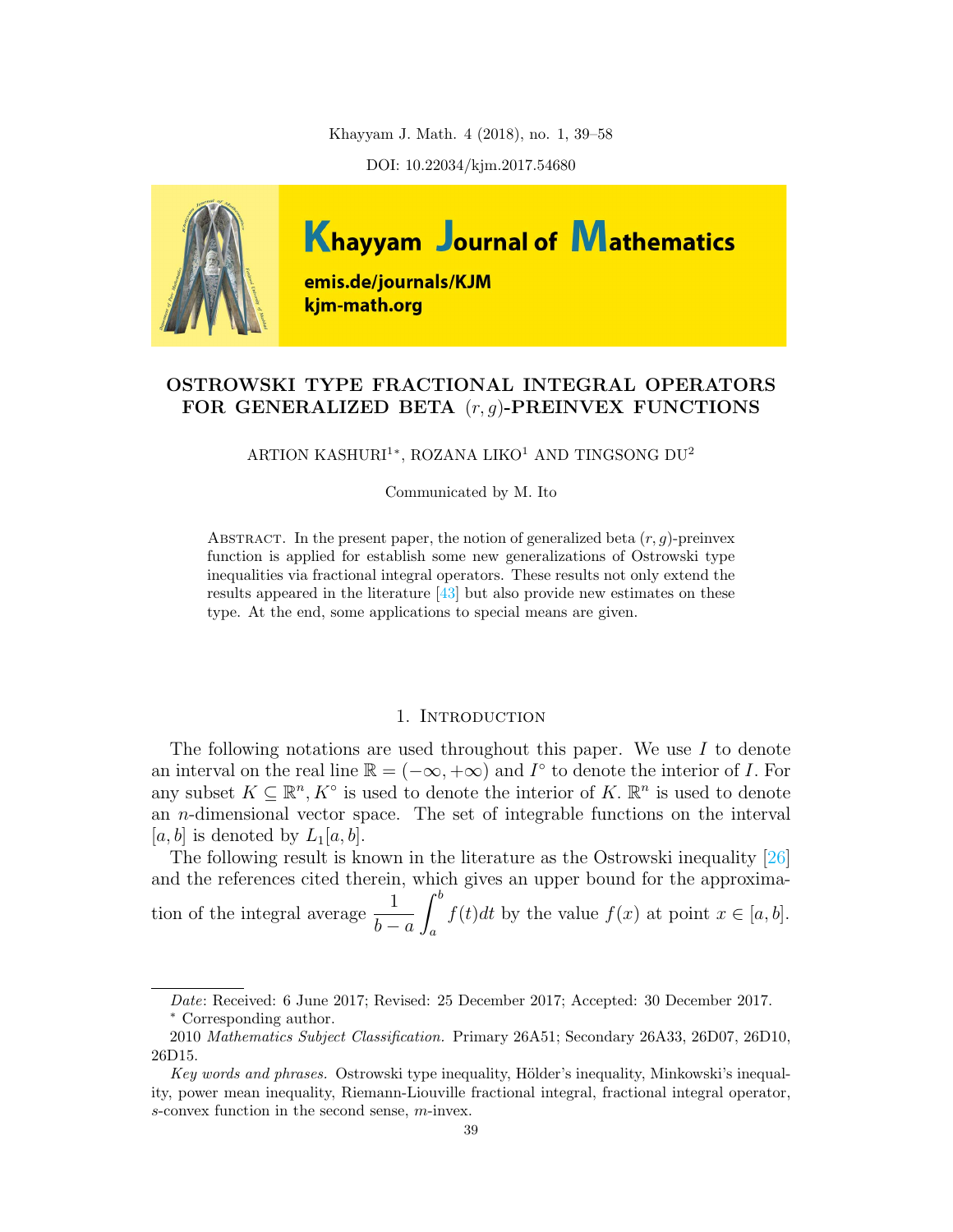**Theorem 1.1.** Let  $f: I \longrightarrow \mathbb{R}$ , where  $I \subseteq \mathbb{R}$ , be a mapping differentiable in  $I^{\circ}$ and let  $a, b \in I^{\circ}$  with  $a < b$ . If  $|f'(x)| \leq M$  for all  $x \in [a, b]$ , then

$$
\left| f(x) - \frac{1}{b-a} \int_a^b f(t)dt \right| \le M(b-a) \left[ \frac{1}{4} + \frac{\left(x - \frac{a+b}{2}\right)^2}{(b-a)^2} \right], \quad \forall x \in [a, b]. \tag{1.1}
$$

For other recent results concerning Ostrowski type inequalities, see  $[2]-[6], [8]$  $[2]-[6], [8]$  $[2]-[6], [8]$  $[2]-[6], [8]$ , [\[10\]](#page-18-3)-[\[13\]](#page-18-4),[\[15\]](#page-18-5),[\[17\]](#page-18-6)-[\[19\]](#page-18-7),[\[21\]](#page-18-8),[\[24\]](#page-19-2),[\[25\]](#page-19-3),[\[28\]](#page-19-4)-[\[30\]](#page-19-5),[\[33\]](#page-19-6)-[\[35\]](#page-19-7),[\[37\]](#page-19-8),[\[38\]](#page-19-9),[\[40\]](#page-19-10),[\[41\]](#page-19-11),[\[43\]](#page-19-0),[\[44\]](#page-19-12), and the references cited therein. Ostrowski inequality is playing a very important role in all the fields of mathematics, especially in the theory of approximations. Thus such inequalities were studied extensively by many researches and numerous generalizations, extensions and variants of them for various kind of functions like bounded variation, synchronous, Lipschitzian, monotonic, absolutely, continuous and n-times differentiable mappings etc. appeared in a number of papers, see  $[10],[11],[13]$  $[10],[11],[13]$  $[10],[11],[13]$  $[10],[11],[13]$  $[10],[11],[13]$ . In recent years, one more dimension has been added to this studies, by introducing a number of integral inequalities involving various fractional operators like Riemann-Liouville, Erdelyi-Kober, Katugampola, conformable fractional integral operators etc. by many authors, see  $[1]$ , $[22]$ , $[23]$ , $[32]$ , $[38]$ , $[39]$ . Riemann-Liouville fractional integral operators are the most central between these fractional operators.

Fractional calculus, see [\[27\]](#page-19-15) and the references cited therein, was introduced at the end of the nineteenth century by Liouville and Riemann, the subject of which has become a rapidly growing area and has found applications in diverse fields ranging from physical sciences and engineering to biological sciences and economics.

**Definition 1.2.** Let  $f \in L_1[a, b]$ . The Riemann-Liouville integrals  $J_{a+}^{\alpha} f$  and  $J_{b-}^{\alpha} f$ of order  $\alpha > 0$  with  $a \ge 0$  are defined by

$$
J_{a+}^{\alpha}f(x) = \frac{1}{\Gamma(\alpha)} \int_{a}^{x} (x-t)^{\alpha-1} f(t)dt, \quad x > a
$$

and

$$
J_{b-}^{\alpha}f(x) = \frac{1}{\Gamma(\alpha)} \int_{x}^{b} (t-x)^{\alpha-1} f(t)dt, \quad b > x,
$$

where  $\Gamma(\alpha) = \int^{+\infty}$ 0  $e^{-u}u^{\alpha-1}du$ . Here  $J_{a+}^{0}f(x) = J_{b-}^{0}f(x) = f(x)$ . In the case of  $\alpha = 1$ , the fractional integral reduces to the classical integral.

Due to the wide application of fractional integrals, some authors extended to study fractional Ostrowski type inequalities for functions of different classes, see [\[27\]](#page-19-15) and the references cited therein. In [\[36\]](#page-19-16), Raina introduced a class of functions defined formally by

<span id="page-1-0"></span>
$$
\mathcal{F}^{\sigma}_{\rho,\lambda}(x) = \mathcal{F}^{\sigma(0),\sigma(1),\dots}_{\rho,\lambda}(x) = \sum_{k=0}^{+\infty} \frac{\sigma(k)}{\Gamma(\rho k + \lambda)} x^k \quad (\rho,\lambda > 0; |x| < \mathbb{R}),\tag{1.2}
$$

where the coefficients  $(\sigma(k), k \in \mathbb{N} \cup \{0\})$  is a bounded sequence of positive real numbers. With the help of [\(1.2\)](#page-1-0), Raina [\[36\]](#page-19-16) and Agarwal et al. [\[2\]](#page-18-0) defined the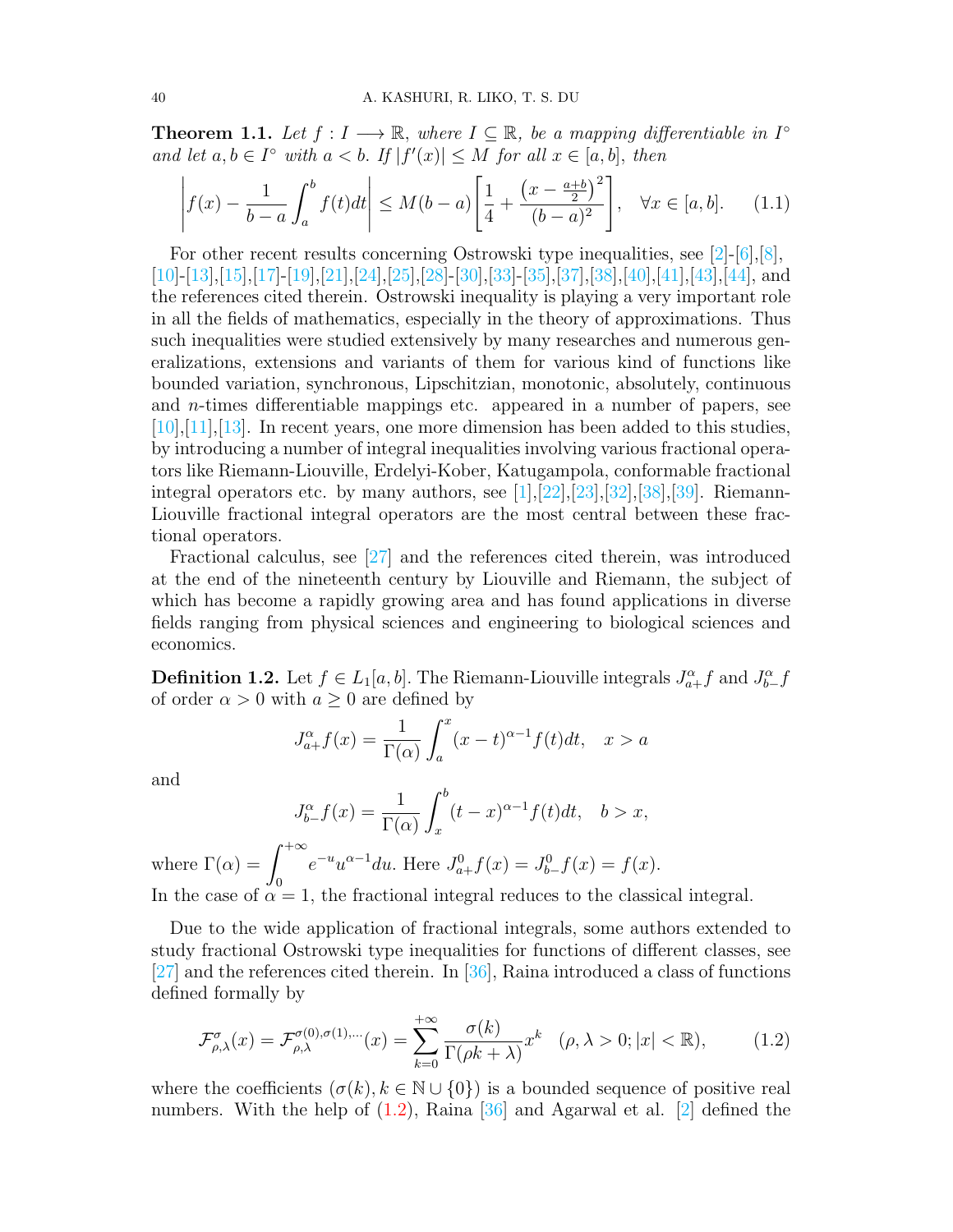following left-sided and right-sided fractional integral operators respectively, as follows:

<span id="page-2-0"></span>
$$
\left(\mathcal{J}^{\sigma}_{\rho,\lambda,a+;w}\varphi\right)(x) = \int_{a}^{x} (x-t)^{\lambda-1} \mathcal{F}^{\sigma}_{\rho,\lambda}[w(x-t)^{\rho}]\varphi(t)dt \quad (x > a > 0), \quad (1.3)
$$

<span id="page-2-1"></span>
$$
\left(\mathcal{J}^{\sigma}_{\rho,\lambda,b-,w}\varphi\right)(x) = \int_{x}^{b} (t-x)^{\lambda-1} \mathcal{F}^{\sigma}_{\rho,\lambda}[w(t-x)^{\rho}]\varphi(t)dt \quad (0 < x < b), \qquad (1.4)
$$

where  $\lambda, \rho > 0, w \in \mathbb{R}$  and  $\varphi(t)$  is such that the integral on the right side exits. It is easy to verify that  $\mathcal{J}^{\sigma}_{\rho,\lambda,a+;w}\varphi(x)$  and  $\mathcal{J}^{\sigma}_{\rho,\lambda,b-;w}\varphi(x)$  are bounded integral operators on  $L_1(a, b)$ , if

$$
\Re:=\mathcal{F}^\sigma_{\rho,\lambda+1}[w(b-a)^\rho]<\infty.
$$

In fact, for  $\varphi \in L_1(a, b)$ , we have

$$
\|\mathcal{J}_{\rho,\lambda,a+;w}^{\sigma}\varphi(x)\|_{1} \leq \Re(b-a)^{\lambda}\|\varphi\|_{1}
$$

and

$$
\|\mathcal{J}_{\rho,\lambda,b-;w}^{\sigma}\varphi(x)\|_{1} \leq \Re(b-a)^{\lambda} \|\varphi\|_{1},
$$

where

$$
\|\varphi\|_p := \left(\int_a^b |\varphi(t)|^p dt\right)^{\frac{1}{p}}.
$$

The importance of these operators stems indeed from their generality. Many useful fractional integral operators can be obtained by specializing the coefficient  $\sigma(k)$ . For instance the classical Riemann-Liouville fractional integrals  $J_{a+}^{\alpha}$  and  $J_{b-}^{\alpha}$  of order  $\alpha$  follow easily by setting  $\lambda = \alpha$ ,  $\sigma(0) = 1$  and  $w = 0$  in [\(1.3\)](#page-2-0) and  $(1.4).$  $(1.4).$ 

Next, let us evoke some definitions.

<span id="page-2-2"></span>**Definition 1.3.** [\[16\]](#page-18-13) A function  $f : [0, +\infty) \longrightarrow \mathbb{R}$  is said to be s-convex in the second sense, if

$$
f(\lambda x + (1 - \lambda)y) \le \lambda^s f(x) + (1 - \lambda)^s f(y)
$$
\n(1.5)

for all  $x, y \in [0, +\infty)$ ,  $\lambda \in [0, 1]$  and  $s \in (0, 1]$ .

It is clear that a 1-convex function must be convex on  $[0, +\infty)$  as usual. The s-convex functions in the second sense have been investigated in [\[16\]](#page-18-13).

**Definition 1.4.** [\[7\]](#page-18-14) A set  $K \subseteq \mathbb{R}^n$  is said to be invex with respect to the mapping  $\eta: K \times K \longrightarrow \mathbb{R}^n$ , if  $x + t\eta(y, x) \in K$  for every  $x, y \in K$  and  $t \in [0, 1]$ .

Notice that every convex set is invex with respect to the mapping  $\eta(y, x) =$  $y - x$ , but the converse is not necessarily true, see [\[7\]](#page-18-14), [\[42\]](#page-19-17) and the references therein.

**Definition 1.5.** [\[31\]](#page-19-18) The function f defined on the invex set  $K \subseteq \mathbb{R}^n$  is said to be preinvex with respect  $\eta$ , if for every  $x, y \in K$  and  $t \in [0, 1]$ , we have that

$$
f(x+t\eta(y,x)) \le (1-t)f(x) + tf(y).
$$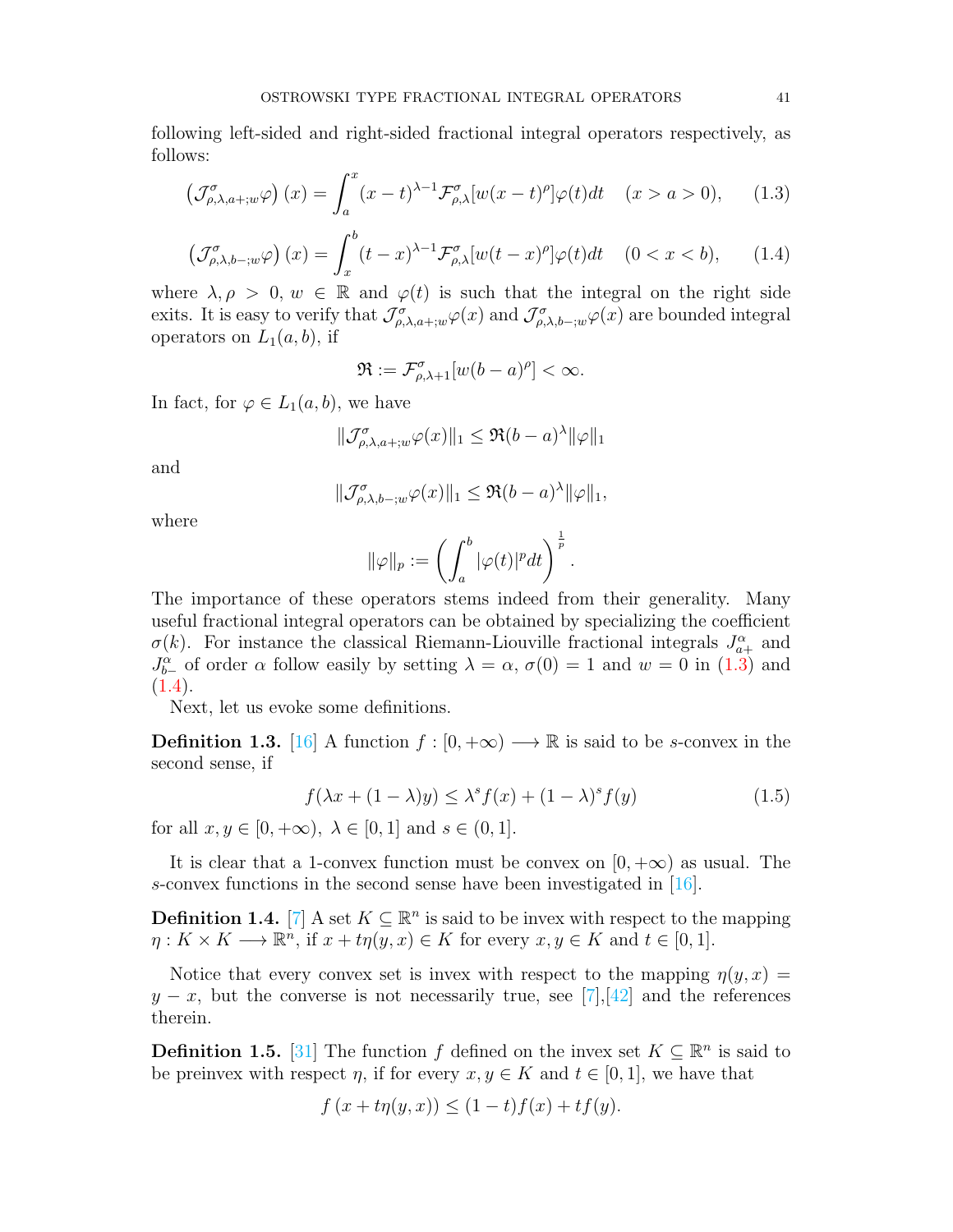The concept of preinvexity is more general than convexity since every convex function is preinvex with respect to the mapping  $\eta(y, x) = y - x$ , but the converse is not true.

The aim of this paper is to establish some generalizations of Ostrowski type in-equalities using new identity given in Section [2](#page-3-0) for generalized beta  $(r, q)$ -preinvex functions via generalized fractional integral operators. In Section [3,](#page-15-0) some applications to special means are obtain. In Section [4,](#page-17-0) some conclusions and future research are given. These results not only extend the results appeared in the literature [\[43\]](#page-19-0) but also provide new estimates on these type.

## 2. Main results

<span id="page-3-1"></span><span id="page-3-0"></span>**Definition 2.1.** [\[14\]](#page-18-15) A set  $K \subseteq \mathbb{R}^n$  is said to be *m*-invex with respect to the mapping  $\eta: K \times K \times (0,1] \longrightarrow \mathbb{R}^n$  for some fixed  $m \in (0,1]$ , if  $mx+t\eta(y,mx) \in K$ holds for each  $x, y \in K$  and any  $t \in [0, 1]$ .

Remark 2.2. In Definition [2.1,](#page-3-1) under certain conditions, the mapping  $\eta(y, mx)$ could reduce to  $\eta(y, x)$ . For example when  $m = 1$ , then the m-invex set degenerates an invex set on K.

We next give new definition, to be referred as generalized beta  $(r, g)$ -preinvex function.

<span id="page-3-2"></span>**Definition 2.3.** Let  $K \subseteq \mathbb{R}$  be an open nonempty m-invex set with respect to  $\eta: K \times K \times (0,1] \longrightarrow \mathbb{R}, g: [0,1] \longrightarrow [0,1]$  be a differentiable function and  $\varphi: I \longrightarrow K$  is a continuous function. The function  $f: K \longrightarrow (0, +\infty)$  is said to be generalized beta  $(r, q)$ -preinvex with respect to  $\eta$ , if

$$
f(m\varphi(x) + g(t)\eta(\varphi(y), \varphi(x), m)) \le M_r(f(\varphi(x)), f(\varphi(y)), m, p, q; g(t)) \quad (2.1)
$$

holds for some fixed  $m \in (0,1]$ , for any fixed  $p, q > -1$  and for all  $x, y \in I, t \in$  $[0, 1]$ , where  $M(f(\zeta))$ ,  $f(\zeta)$ ), m,  $g(\zeta)$ 

$$
M_r(f(\varphi(x)), f(\varphi(y)), m, p, q; g(t))
$$
  

$$
:= \begin{cases} [mg^p(t)(1 - g(t))^q f^r(\varphi(x)) + g^q(t)(1 - g(t))^p f^r(\varphi(y))]^{\frac{1}{r}}, & r \neq 0; \\ [f(\varphi(x))]^{mg^p(t)(1 - g(t))^q} [f(\varphi(y))]^{g^q(t)(1 - g(t))^p}, & r = 0, \end{cases}
$$

is the weighted power mean of order r for positive numbers  $f(\varphi(x))$  and  $f(\varphi(y))$ .

Remark 2.4. In Definition [2.3,](#page-3-2) it is worthwhile to note that the class of generalized beta  $(r, g)$ -preinvex function is a generalization of the class of s-convex in the second sense function given in Definition [1.3.](#page-2-2) For  $p = 0$ ,  $q = s$  and  $q(t) = t$ , we get the notion of generalized  $(r; s, m, \varphi)$ -preinvex function [\[20\]](#page-18-16). Also, for  $r = 1, p = 0, q = s, g(t) = t$  and  $\varphi(x) = x, \forall x \in I$ , we get the notion of generalized  $(s, m)$ -preinvex function [\[14\]](#page-18-15).

Throughout this paper we denote  $\alpha^* = \frac{x - m\varphi(a)}{n(\varphi(b), \varphi(a))}$  $\frac{x-m\varphi(a)}{\eta(\varphi(b),\varphi(a),m)}$  and  $I_{f,g,n,\varphi}(x; \lambda, \rho, w, m, a, b)$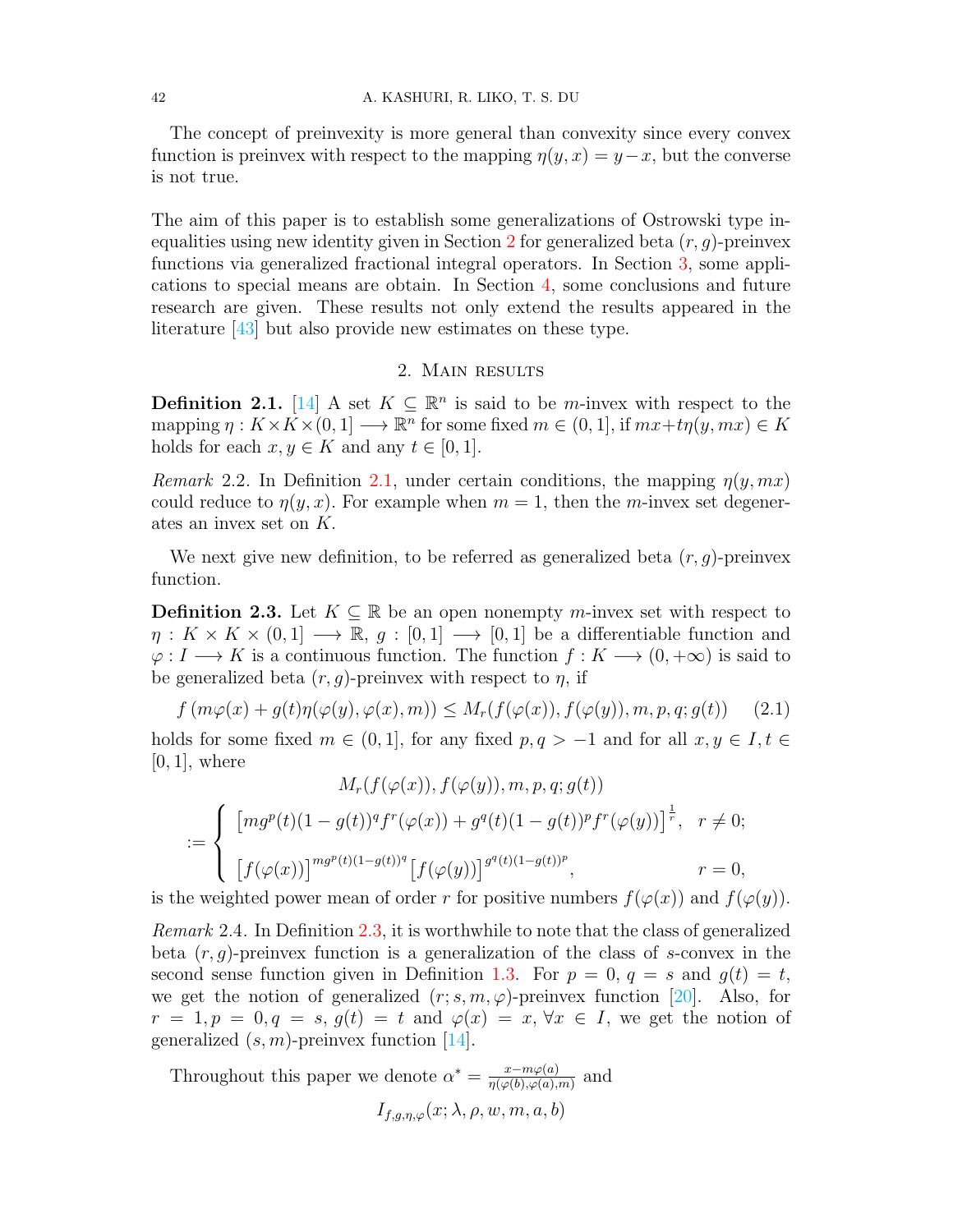$$
= g^{\lambda}(\alpha^{*}) \mathcal{F}_{\rho,\lambda+1}^{\sigma} \left[ w\eta^{\rho}(\varphi(b),\varphi(a),m)g^{\rho}(\alpha^{*}) \right] \frac{f(m\varphi(a)+g(\alpha^{*})\eta(\varphi(b),\varphi(a),m))}{\eta(\varphi(b),\varphi(a),m)}
$$
  
\n
$$
-g^{\lambda}(0) \mathcal{F}_{\rho,\lambda+1}^{\sigma} \left[ w\eta^{\rho}(\varphi(b),\varphi(a),m)g^{\rho}(0) \right] \frac{f(m\varphi(a)+g(0)\eta(\varphi(b),\varphi(a),m))}{\eta(\varphi(b),\varphi(a),m)}
$$
  
\n+(1-g(1))^{\lambda} \mathcal{F}\_{\rho,\lambda+1}^{\sigma} \left[ w\eta^{\rho}(\varphi(b),\varphi(a),m)(1-g(1))^{\rho} \right] \frac{f(m\varphi(a)+g(1)\eta(\varphi(b),\varphi(a),m))}{\eta(\varphi(b),\varphi(a),m)}  
\n
$$
-(1-g(\alpha^{*}))^{\lambda} \mathcal{F}_{\rho,\lambda+1}^{\sigma} \left[ w\eta^{\rho}(\varphi(b),\varphi(a),m)(1-g(\alpha^{*}))^{\rho} \right]
$$
  
\n
$$
\times \frac{f(m\varphi(a)+g(\alpha^{*})\eta(\varphi(b),\varphi(a),m))}{\eta(\varphi(b),\varphi(a),m)} - \frac{\lambda}{\eta^{\lambda+1}(\varphi(b),\varphi(a),m)}
$$
  
\n
$$
\times \left\{ \int_{m\varphi(a)+g(0)\eta(\varphi(b),\varphi(a),m)}^{\mu\varphi(a)+g(0)\eta(\varphi(b),\varphi(a),m)} (x-m\varphi(a))^{\lambda-1} \mathcal{F}_{\rho,\lambda}^{\sigma} [w(x-m\varphi(a))^{\rho}] f(x) dx \right\}
$$
  
\n
$$
+ \int_{m\varphi(a)+g(0)\eta(\varphi(b),\varphi(a),m)}^{\mu\varphi(a)+g(1)\eta(\varphi(b),\varphi(a),m)} (m\varphi(a)+\eta(\varphi(b),\varphi(a),m)-x)^{\lambda-1}
$$
  
\n
$$
\times \mathcal{F}_{\rho,\lambda}^{\sigma} [w(m\varphi(a)+\eta(\varphi(b),\varphi(a),m)} (x-m\varphi(b),\varphi(a),m)-x)^{\rho}]
$$

In this section, in order to prove our main results regarding some generalizations of Ostrowski type inequalities for generalized beta  $(r, q)$ -preinvex functions via generalized fractional integral operators, we need the following new interesting lemma.

<span id="page-4-0"></span>**Lemma 2.5.** Let  $\varphi: I \longrightarrow K$  be a continuous function and  $g: [0, 1] \longrightarrow [0, 1]$  be a differentiable function. Suppose  $K \subseteq \mathbb{R}$  be an open nonempty m-invex subset with respect to  $\eta : K \times K \times (0,1] \longrightarrow \mathbb{R}$  for some fixed  $m \in (0,1]$  and let  $\eta(\varphi(b), \varphi(a), m) > 0$ . Assume that  $f: K \longrightarrow \mathbb{R}$  is a differentiable function on  $K^{\circ}$ . If  $f' \in L_1[m\varphi(a), m\varphi(a) + \eta(\varphi(b), \varphi(a), m)]$ , then we have the following identity involving generalized fractional integral operators:

$$
I_{f,g,\eta,\varphi}(x;\lambda,\rho,w,m,a,b) = \int_0^1 \theta_g(t) f'(m\varphi(a) + g(t)\eta(\varphi(b),\varphi(a),m))d[g(t)] \tag{2.3}
$$

for each  $t \in [0,1]$ , where  $\lambda, \rho > 0$ ,  $w \in \mathbb{R}$  and

$$
\theta_g(t) := \begin{cases} g^{\lambda}(t) \mathcal{F}_{\rho,\lambda+1}^{\sigma} [w\eta^{\rho}(\varphi(b),\varphi(a),m) g^{\rho}(t)], & t \in [0,\alpha^*); \\ (1-g(t))^{\lambda} \mathcal{F}_{\rho,\lambda+1}^{\sigma} [w\eta^{\rho}(\varphi(b),\varphi(a),m)(1-g(t))^{\rho}], & t \in [\alpha^*,1]. \end{cases}
$$

Proof. Integrating by parts, we get

$$
\int_0^1 \theta_g(t) f'(m\varphi(a) + g(t)\eta(\varphi(b), \varphi(a), m))d[g(t)]
$$
  
= 
$$
\int_0^{\alpha^*} g^{\lambda}(t) \mathcal{F}_{\rho,\lambda+1}^{\sigma} [w\eta^{\rho}(\varphi(b), \varphi(a), m)g^{\rho}(t)] f'(m\varphi(a) + g(t)\eta(\varphi(b), \varphi(a), m))d[g(t)]
$$
  
+ 
$$
\int_{\alpha^*}^1 (1 - g(t))^{\lambda} \mathcal{F}_{\rho,\lambda+1}^{\sigma} [w\eta^{\rho}(\varphi(b), \varphi(a), m)(1 - g(t))^{\rho}]
$$
  
\$\times f'(m\varphi(a) + g(t)\eta(\varphi(b), \varphi(a), m))d[g(t)]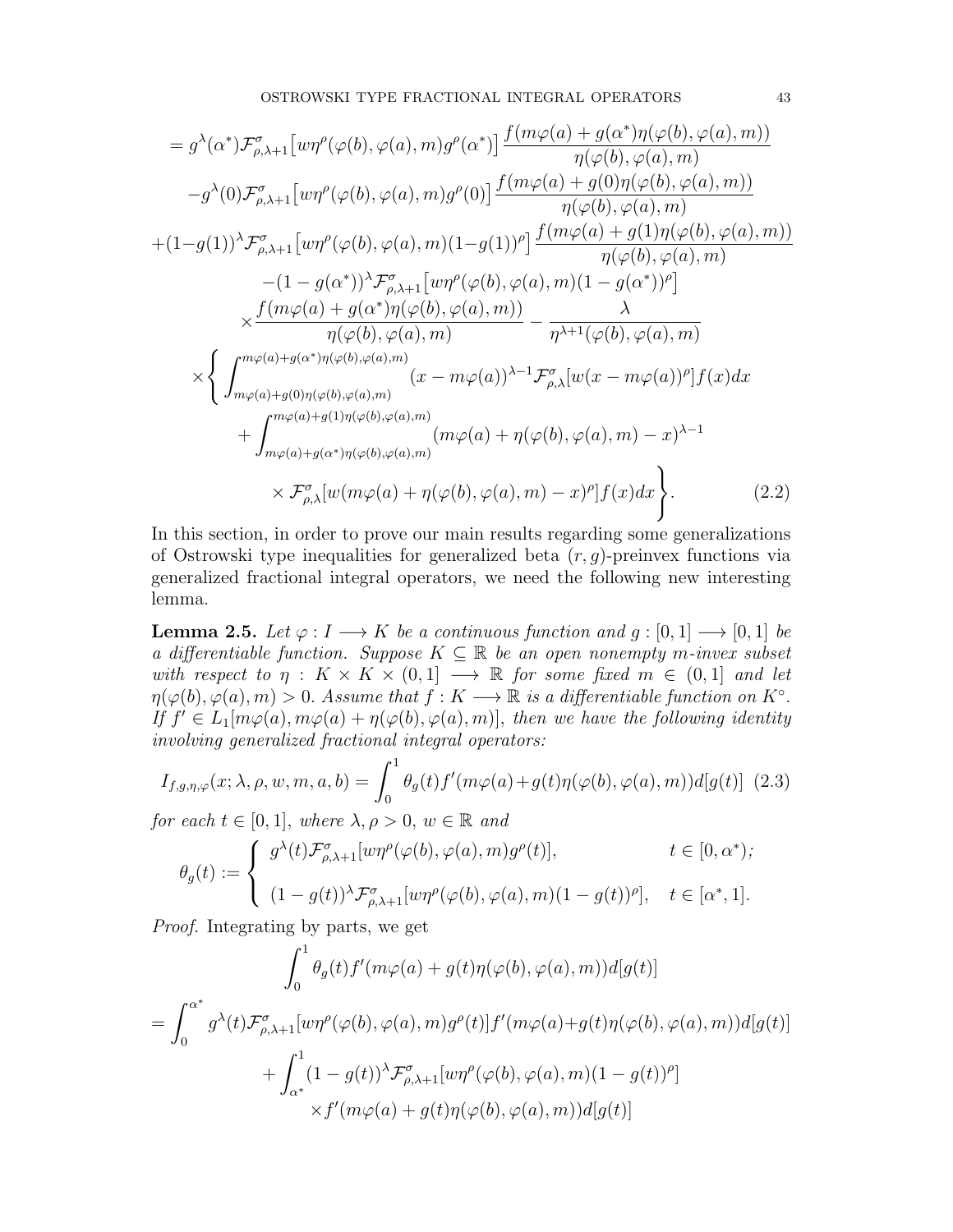$$
= t^{\lambda} \mathcal{F}_{\rho,\lambda+1}^{\sigma} [w\eta^{\rho}(\varphi(b),\varphi(a),m) t^{\rho}] \frac{f(m\varphi(a)+t\eta(\varphi(b),\varphi(a),m))}{\eta(\varphi(b),\varphi(a),m)} \Big|_{g(0)}^{g(\alpha^*)}
$$
  
\n
$$
- \lambda \int_{g(0)}^{g(\alpha^*)} t^{\lambda-1} \mathcal{F}_{\rho,\lambda}^{\sigma} [w\eta^{\rho}(\varphi(b),\varphi(a),m) t^{\rho}] \frac{f(m\varphi(a)+t\eta(\varphi(b),\varphi(a),m))}{\eta(\varphi(b),\varphi(a),m)} dt
$$
  
\n
$$
+ (1-t)^{\lambda} \mathcal{F}_{\rho,\lambda+1}^{\sigma} [w\eta^{\rho}(\varphi(b),\varphi(a),m) (1-t)^{\rho}] \frac{f(m\varphi(a)+t\eta(\varphi(b),\varphi(a),m))}{\eta(\varphi(b),\varphi(a),m)} \Big|_{g(\alpha^*)}^{g(1)}
$$
  
\n
$$
- \lambda \int_{g(\alpha^*)}^{g(1)} (1-t)^{\lambda-1} \mathcal{F}_{\rho,\lambda}^{\sigma} [w\eta^{\rho}(\varphi(b),\varphi(a),m) (1-t)^{\rho}] \times \frac{f(m\varphi(a)+t\eta(\varphi(b),\varphi(a),m))}{\eta(\varphi(b),\varphi(a),m)} dt
$$
  
\n
$$
= g^{\lambda}(\alpha^*) \mathcal{F}_{\rho,\lambda+1}^{\sigma} [w\eta^{\rho}(\varphi(b),\varphi(a),m) g^{\rho}(\alpha^*)] \frac{f(m\varphi(a)+g(\alpha^*)\eta(\varphi(b),\varphi(a),m))}{\eta(\varphi(b),\varphi(a),m)}
$$
  
\n
$$
-g^{\lambda}(0) \mathcal{F}_{\rho,\lambda+1}^{\sigma} [w\eta^{\rho}(\varphi(b),\varphi(a),m) g^{\rho}(0)] \frac{f(m\varphi(a)+g(0)\eta(\varphi(b),\varphi(a),m))}{\eta(\varphi(b),\varphi(a),m)}
$$
  
\n
$$
+ (1-g(1))^{\lambda} \mathcal{F}_{\rho,\lambda+1}^{\sigma} [w\eta^{\rho}(\varphi(b),\varphi(a),m) (1-g(1))^{\rho}] \frac{f(m\varphi(a)+g(1)\
$$

This completes the proof of the lemma.  $\hfill \square$ 

Remark 2.6. Under the same conditions as in Lemma [2.5](#page-4-0) for  $g(t) = t$ , we get

$$
I_{f,\eta,\varphi}(x;\lambda,\rho,w,m,a,b)
$$
\n
$$
= \left[ \frac{(x - m\varphi(a))^{\lambda} \mathcal{F}_{\rho,\lambda+1}^{\sigma}[w(x - m\varphi(a))^{\rho}]}{\eta^{\lambda+1}(\varphi(b),\varphi(a),m)} + \frac{(m\varphi(a) + \eta(\varphi(b),\varphi(a),m) - x)^{\lambda} \mathcal{F}_{\rho,\lambda+1}^{\sigma}[w(m\varphi(a) + \eta(\varphi(b),\varphi(a),m) - x)^{\rho}]}{\eta^{\lambda+1}(\varphi(b),\varphi(a),m)} \right] f(x)
$$
\n
$$
- \frac{\lambda}{\eta^{\lambda+1}(\varphi(b),\varphi(a),m)}
$$
\n
$$
\times \left[ \left( \mathcal{J}_{\rho,\lambda,x-;w}^{\sigma} f \right) \left( m\varphi(a) \right) + \left( \mathcal{J}_{\rho,\lambda,x+;w}^{\sigma} f \right) \left( m\varphi(a) + \eta(\varphi(b),\varphi(a),m) \right) \right]
$$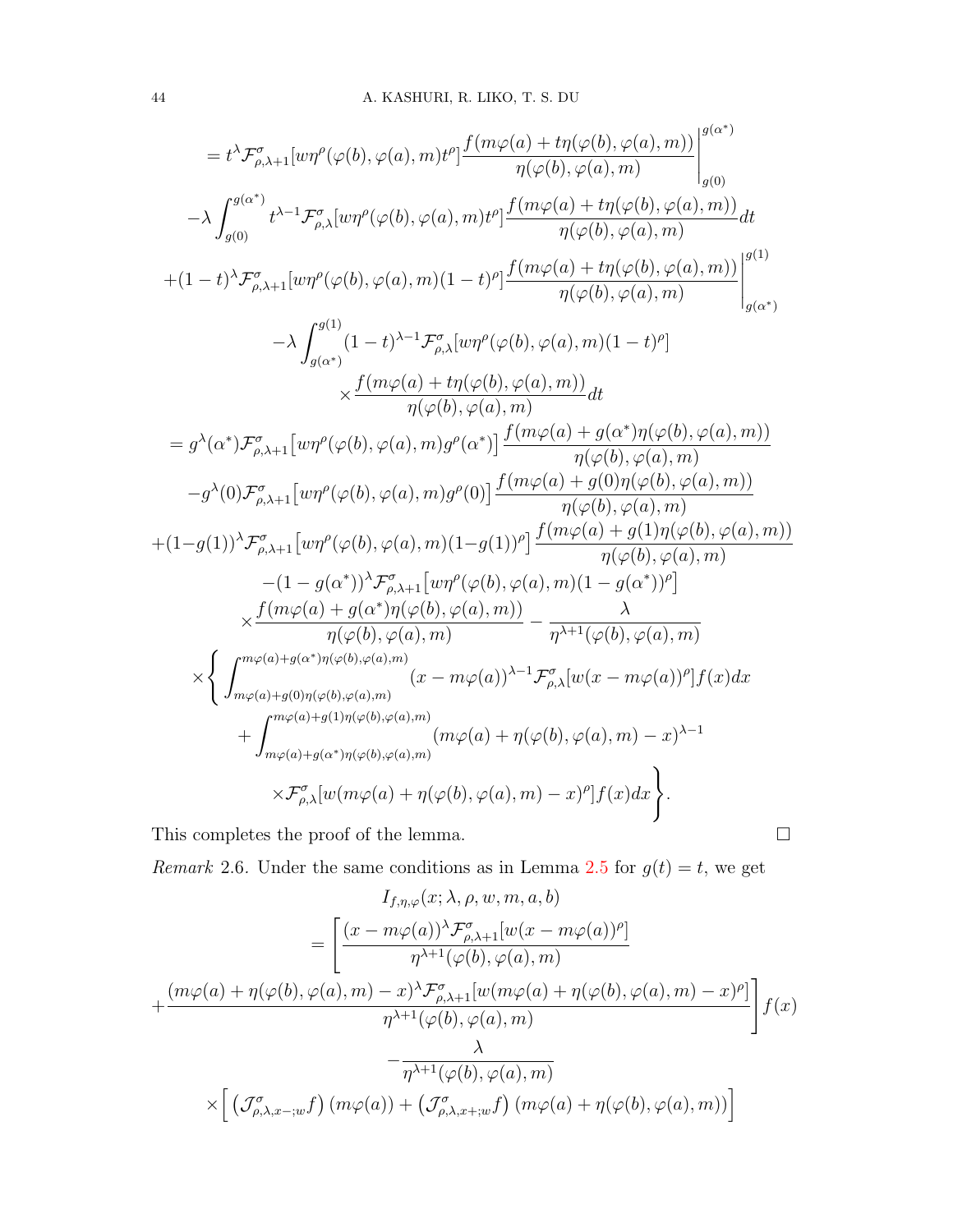$$
= \int_0^1 \theta(t) f'(m\varphi(a) + t\eta(\varphi(b), \varphi(a), m)) dt,
$$
\n(2.4)

where

$$
\theta(t) := \begin{cases} t^{\lambda} \mathcal{F}_{\rho,\lambda+1}^{\sigma} [w\eta^{\rho}(\varphi(b),\varphi(a),m)t^{\rho}], & t \in [0,\alpha^*); \\ (1-t)^{\lambda} \mathcal{F}_{\rho,\lambda+1}^{\sigma} [w\eta^{\rho}(\varphi(b),\varphi(a),m)(1-t)^{\rho}], & t \in [\alpha^*,1]. \end{cases}
$$

By using Lemma [2.5,](#page-4-0) one can extend to the following results.

<span id="page-6-0"></span>**Theorem 2.7.** Let  $\varphi: I \longrightarrow A$  be a continuous function and  $g: [0,1] \longrightarrow [0,1]$  a differentiable function. Suppose  $A \subseteq \mathbb{R}$  be an open nonempty m-invex subset with respect to  $\eta: A \times A \times (0,1] \longrightarrow \mathbb{R}$  for some fixed  $m \in (0,1]$ , for any fixed  $p, q > -1$ and let  $\eta(\varphi(b), \varphi(a), m) > 0$ . Assume that  $f : A \longrightarrow (0, +\infty)$  is a differentiable function on  $A^{\circ}$ . If  $0 < r \leq 1$  and  $f'$  is generalized beta  $(r, g)$ -preinvex function on  $[m\varphi(a), m\varphi(a)+\eta(\varphi(b), \varphi(a), m)]$ , then the following inequality for generalized fractional integral operators holds:

$$
\left| I_{f,g,\eta,\varphi}(x;\lambda,\rho,w,m,a,b) \right| \leq \mathcal{F}^{\sigma}_{\rho,\lambda+1}[\vert w \vert \eta^{\rho}(\varphi(b),\varphi(a),m)]
$$
  
\n
$$
\times \left[ \left\{ mf'(\varphi(a))^{r} B^{r}_{g(\alpha^{*})} \left( \lambda + \rho k + \frac{p}{r} + 1, \frac{q}{r} + 1 \right) \right\} \right]^{1}
$$
  
\n
$$
+ f'(\varphi(b))^{r} B^{r}_{g(\alpha^{*})} \left( \lambda + \rho k + \frac{q}{r} + 1, \frac{p}{r} + 1 \right) \right\}^{\frac{1}{r}}
$$
  
\n
$$
+ \left\{ mf'(\varphi(a))^{r} \left[ B_{g(1)} \left( \frac{p}{r} + 1, \lambda + \rho k + \frac{q}{r} + 1 \right) \right]^{r}
$$
  
\n
$$
- B_{g(\alpha^{*})} \left( \frac{p}{r} + 1, \lambda + \rho k + \frac{q}{r} + 1 \right) \right]^{r}
$$
  
\n
$$
+ f'(\varphi(b))^{r} \left[ B_{g(1)} \left( \frac{q}{r} + 1, \lambda + \rho k + \frac{p}{r} + 1 \right) \right]
$$
  
\n
$$
- B_{g(\alpha^{*})} \left( \frac{q}{r} + 1, \lambda + \rho k + \frac{p}{r} + 1 \right) \right]^{r} \Bigg\}^{\frac{1}{r}}
$$
  
\n(2.5)

where  $\lambda, \rho > 0$ ,  $w \in \mathbb{R}$ ,  $k = 0, 1, 2, \ldots$ , and

<span id="page-6-1"></span>
$$
B_{g(x)}(a,b) := \int_{g(0)}^{g(x)} t^{a-1} (1-t)^{b-1} dt.
$$

*Proof.* Let  $0 < r \leq 1$ . From Lemma [2.5,](#page-4-0) generalized beta  $(r, g)$ -preinvexity of f', Minkowski inequality and properties of modulus, we have

$$
\left| I_{f,g,\eta,\varphi}(x;\lambda,\rho,w,m,a,b) \right|
$$
  
\n
$$
\leq \int_0^{\alpha^*} g^{\lambda}(t) \mathcal{F}_{\rho,\lambda+1}^{\sigma} [|w|\eta^{\rho}(\varphi(b),\varphi(a),m)g^{\rho}(t)]
$$
  
\n
$$
\times f'(m\varphi(a) + g(t)\eta(\varphi(b),\varphi(a),m))d[g(t)]
$$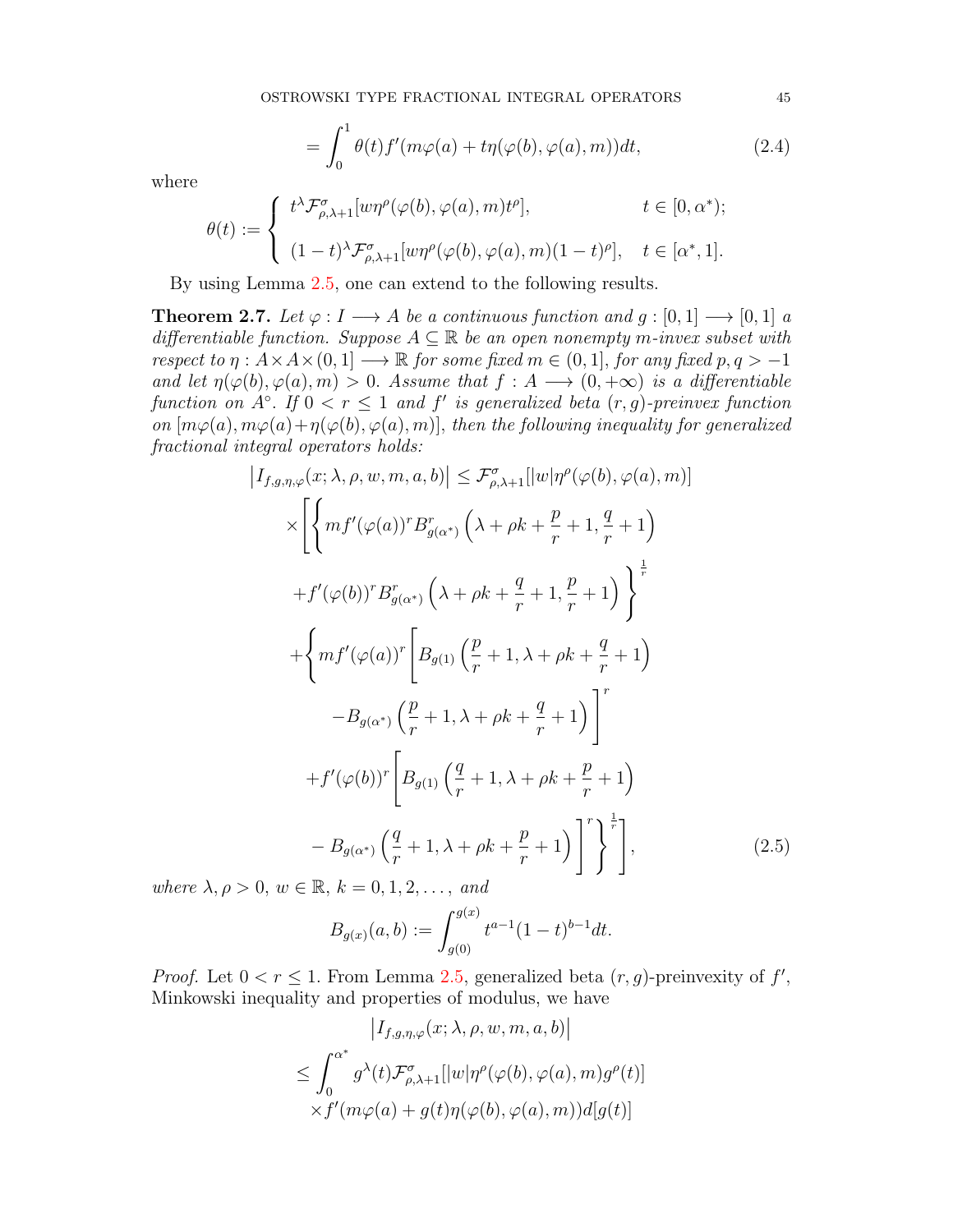$$
+ \int_{\alpha^{*}}^{1} [1 - g(t)]^{\lambda} \mathcal{F}_{\rho, \lambda + 1}^{\sigma} [ |w| \eta^{\rho}(\varphi(b), \varphi(a), m) | 1 - g(t)|^{\rho} ]
$$
  
\n
$$
\times f'(m\varphi(a) + g(t)\eta(\varphi(b), \varphi(a), m) d[g(t)]
$$
  
\n
$$
\leq \int_{0}^{\alpha^{*}} g^{\lambda}(t) \mathcal{F}_{\rho, \lambda + 1}^{\sigma} [ |w| \eta^{\rho}(\varphi(b), \varphi(a), m) g^{\rho}(t) ]
$$
  
\n
$$
\times [mg^{\rho}(t)(1 - g(t))^{q} f'(\varphi(a))^{r} + g^{q}(t)(1 - g(t))^{p} f'(\varphi(b))^{r}]^{\frac{1}{2}} d[g(t)]
$$
  
\n
$$
+ \int_{\alpha^{*}}^{1} (1 - g(t))^{\lambda} \mathcal{F}_{\rho, \lambda + 1}^{\sigma} [ |w| \eta^{\rho}(\varphi(b), \varphi(a), m) (1 - g(t))^{\rho} ]
$$
  
\n
$$
\times [mg^{\rho}(t)(1 - g(t))^{q} f'(\varphi(a))^{r} + g^{q}(t)(1 - g(t))^{p} f'(\varphi(b))^{r}]^{\frac{1}{2}} d[g(t)]
$$
  
\n
$$
\leq \left\{ mf^{\prime}(\varphi(a))^{r} \left[ \int_{0}^{\alpha^{*}} g^{\lambda + \frac{p}{2}}(t)(1 - g(t))^{\frac{q}{2}} f'(\varphi(b))^{r} \right]^{r} \right\}
$$
  
\n
$$
+ f'(\varphi(b))^{r} \left( \int_{0}^{\alpha^{*}} g^{\lambda + \frac{q}{2}}(t)(1 - g(t))^{\lambda + \frac{q}{2}} f'(\varphi(b), \varphi(a), m) g^{\rho}(t) ] d[g(t)] \right)^{r}
$$
  
\n
$$
+ f''(\varphi(b))^{r} \left[ \int_{\alpha^{*}}^{1} g^{\frac{p}{2}}(t)(1 - g(t))^{\lambda + \frac{q}{2}}
$$
  
\n
$$
\times \mathcal{F}_{\rho, \lambda + 1}^{\sigma} [ |w| \eta^{\rho}(\varphi(b), \varphi(a), m) (1 - g(t))^{\rho}] d[g(t)] \right]^{r}
$$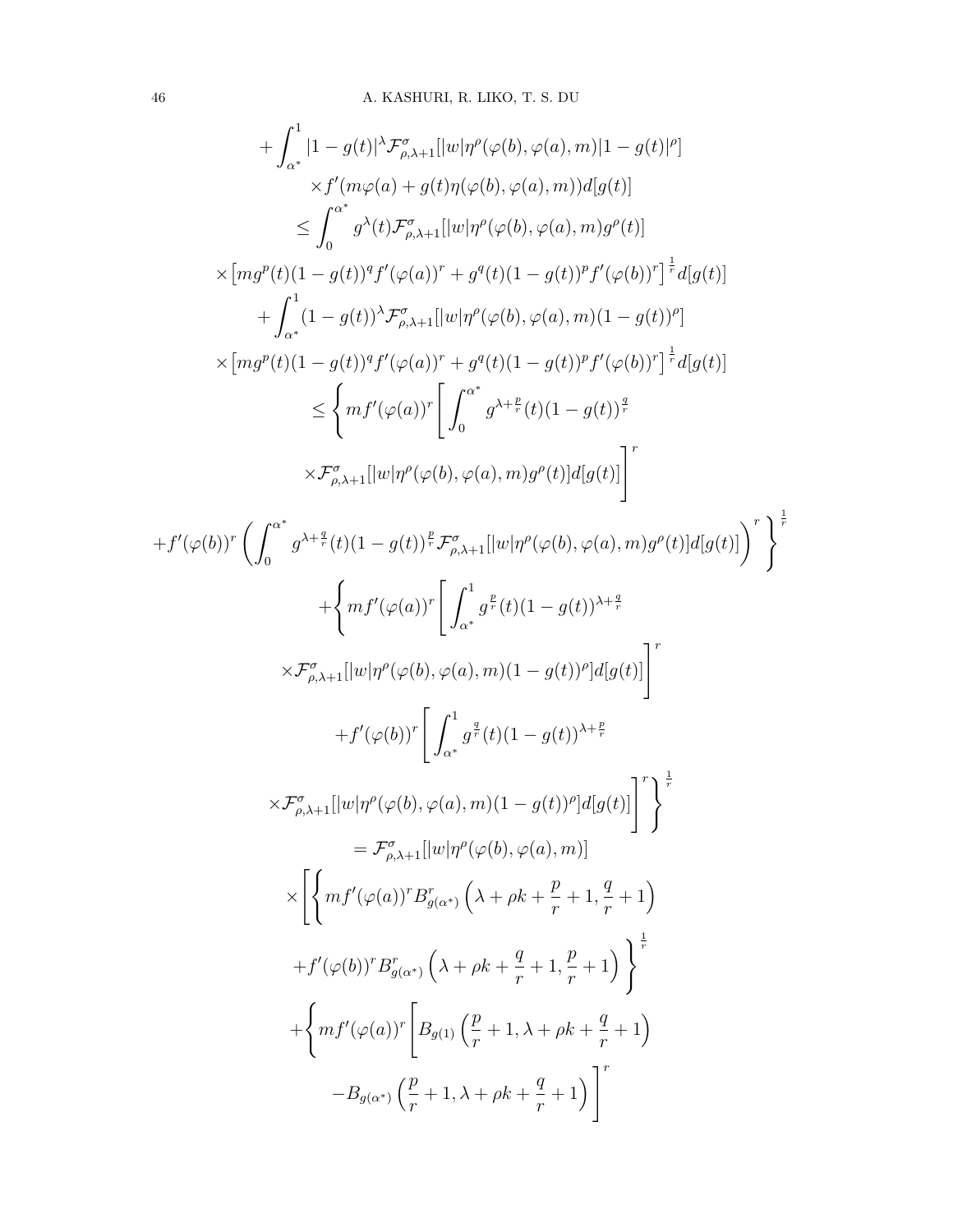$$
+f'(\varphi(b))^r \left[ B_{g(1)}\left(\frac{q}{r} + 1, \lambda + \rho k + \frac{p}{r} + 1\right) \right]
$$

$$
-B_{g(\alpha^*)} \left(\frac{q}{r} + 1, \lambda + \rho k + \frac{p}{r} + 1\right) \bigg]^r \bigg\}^{\frac{1}{r}}.
$$

So, the proof of this theorem is complete.  $\Box$ 

<span id="page-8-0"></span>Corollary 2.8. Under the same conditions as in Theorem [2.7,](#page-6-0) if we choose  $p = 0, m = q = 1, \eta(\varphi(b), \varphi(a), m) = \varphi(b) - m\varphi(a), g(t) = t \text{ and } \varphi(x) = x, \text{ we}$ get

$$
\left| \left[ \frac{(x-a)^{\lambda} \mathcal{F}_{\rho,\lambda+1}^{\sigma} [w(x-a)^{\rho}] + (b-x)^{\lambda} \mathcal{F}_{\rho,\lambda+1}^{\sigma} [w(b-x)^{\rho}]}{(b-a)^{\lambda+1}} \right] f(x) \right|
$$
  
 
$$
- \frac{\lambda}{(b-a)^{\lambda+1}} \left[ \left( \mathcal{J}_{\rho,\lambda,x-,w}^{\sigma} f \right) (a) + \left( \mathcal{J}_{\rho,\lambda,x+,w}^{\sigma} f \right) (b) \right] \right|
$$
  

$$
\leq \left\{ f'(a)^{r} \left( \mathcal{F}_{\rho,\lambda+1}^{\sigma_1^{*}} [|w|(b-a)^{\rho}] \right)^{r} + f'(b)^{r} \left( \mathcal{F}_{\rho,\lambda+1}^{\sigma_2^{*}} [|w|(x-a)^{\rho}] \right)^{r} \right\}^{\frac{1}{r}}
$$
  
+
$$
\left\{ f'(a)^{r} \left( \mathcal{F}_{\rho,\lambda+1}^{\sigma_3^{*}} [|w|(b-x)^{\rho}] \right)^{r} + f'(b)^{r} \left( \mathcal{F}_{\rho,\lambda+1}^{\sigma_4^{*}} [|w|(b-a)^{\rho}] \right)^{r} \right\}^{\frac{1}{r}}, \quad (2.6)
$$

<span id="page-8-1"></span>where

$$
\sigma_1^*(k) = \sigma(k)\beta\left(\frac{x-a}{b-a}; \lambda + \rho k + 1, \frac{1}{r} + 1\right);
$$
  

$$
\sigma_2^*(k) = \sigma(k)\left(\frac{x-a}{b-a}\right)^{\lambda + \frac{1}{r} + 1} \frac{1}{\lambda + \rho k + \frac{1}{r} + 1};
$$
  

$$
\sigma_3^*(k) = \sigma(k)\left(\frac{b-x}{b-a}\right)^{\lambda + \frac{1}{r} + 1} \frac{1}{\lambda + \rho k + \frac{1}{r} + 1};
$$
  

$$
\sigma_4^*(k) = \sigma(k)\beta\left(\frac{b-x}{b-a}; \lambda + \rho k + 1, \frac{1}{r} + 1\right).
$$

**Corollary 2.9.** If we choose  $r = \sigma(0) = 1, w = 0$  in Corollary [2.8,](#page-8-0) the inequality  $(2.6)$  reduces to inequality  $(2.1)$  of  $(1.3)$ , Theorem 2.1).

<span id="page-8-2"></span>**Theorem 2.10.** Let  $\varphi: I \longrightarrow A$  be a continuous function and  $g: [0,1] \longrightarrow [0,1]$ a differentiable function. Suppose  $A \subseteq \mathbb{R}$  be an open nonempty m-invex subset with respect to  $\eta : A \times A \times (0,1] \longrightarrow \mathbb{R}$  for some fixed  $m \in (0,1]$ , for any fixed  $\gamma, s > -1$  and let  $\eta(\varphi(b), \varphi(a), m) > 0$ . Assume that  $f : A \longrightarrow (0, +\infty)$  is a differentiable function on  $A^{\circ}$ . If  $0 < r \leq 1$  and  $f'^{q}$  is generalized beta  $(r, g)$ preinvex function on  $[m\varphi(a), m\varphi(a) + \eta(\varphi(b), \varphi(a), m)]$ ,  $q > 1$ ,  $p^{-1} + q^{-1} = 1$ , then the following inequality for generalized fractional integral operators holds:

$$
\left|I_{f,g,\eta,\varphi}(x;\lambda,\rho,w,m,a,b)\right|\leq \mathcal{F}^{\sigma^*}_{\rho,\lambda+1}[|w|\eta^\rho(\varphi(b),\varphi(a),m)]
$$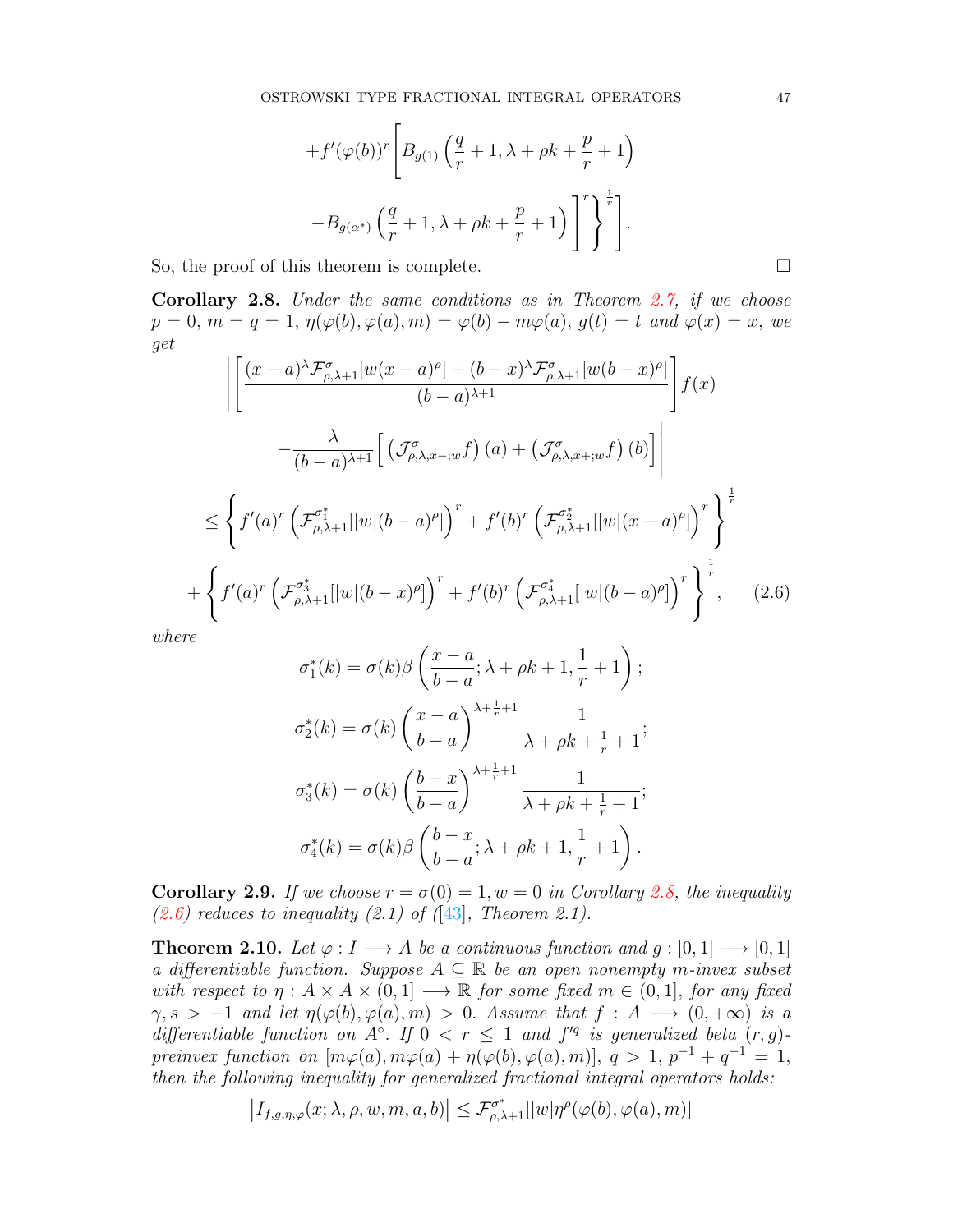$$
\times \Bigg\{ \left( g^{(\lambda+\rho k)p+1}(\alpha^*) - g^{(\lambda+\rho k)p+1}(0) \right)^{\frac{1}{p}} \times \Bigg[ mf'(\varphi(a))^{rq} B_{g(\alpha^*)}^r \left( \frac{\gamma}{r} + 1, \frac{s}{r} + 1 \right) + f'(\varphi(b))^{rq} B_{g(\alpha^*)}^r \left( \frac{s}{r} + 1, \frac{\gamma}{r} + 1 \right) \Bigg]^\frac{1}{rq} + \left( (1 - g(\alpha^*))^{(\lambda+\rho k)p+1} - (1 - g(1))^{(\lambda+\rho k)p+1} \right)^{\frac{1}{p}} \times \Bigg[ mf'(\varphi(a))^{rq} \left( B_{g(1)} \left( \frac{\gamma}{r} + 1, \frac{s}{r} + 1 \right) - B_{g(\alpha^*)} \left( \frac{\gamma}{r} + 1, \frac{s}{r} + 1 \right) \right)^r + f'(\varphi(b))^{rq} \left( B_{g(1)} \left( \frac{s}{r} + 1, \frac{\gamma}{r} + 1 \right) - B_{g(\alpha^*)} \left( \frac{s}{r} + 1, \frac{\gamma}{r} + 1 \right) \right)^r \Bigg]^\frac{1}{rq} \Bigg\}, \qquad (2.7)
$$

<span id="page-9-0"></span>where  $\lambda, \rho > 0$ ,  $w \in \mathbb{R}$ ,  $k = 0, 1, 2, \ldots$ , and

$$
\sigma^*(k) = \sigma(k) \left( \frac{1}{(\lambda + \rho k)p + 1} \right)^{\frac{1}{p}}.
$$

*Proof.* Suppose that  $q > 1$  and  $0 < r \le 1$ . From Lemma [2.5,](#page-4-0) generalized beta  $(r, g)$ -preinvexity of  $f'^q$ , Hölder inequality, Minkowski inequality and properties of modulus, we have  $\overline{1}$ 

$$
|I_{f,g,\eta,\varphi}(x;\lambda,\rho,w,m,a,b)|
$$
  
\n
$$
\leq \int_{0}^{\alpha^{*}} g^{\lambda}(t) \mathcal{F}_{\rho,\lambda+1}^{\sigma} [|w|\eta^{\rho}(\varphi(b),\varphi(a),m)g^{\rho}(t)] f'(m\varphi(a)+g(t)\eta(\varphi(b),\varphi(a),m))d[g(t)]
$$
  
\n
$$
+ \int_{\alpha^{*}}^{1} |1-g(t)|^{\lambda} \mathcal{F}_{\rho,\lambda+1}^{\sigma} [|w|\eta^{\rho}(\varphi(b),\varphi(a),m)|1-g(t)|^{\rho}]
$$
  
\n
$$
\times f'(m\varphi(a)+g(t)\eta(\varphi(b),\varphi(a),m))d[g(t)]
$$
  
\n
$$
\leq \sum_{k=0}^{+\infty} \frac{\sigma(k)|w|^{k}\eta^{\rho k}(\varphi(b),\varphi(a),m)}{\Gamma(\lambda+\rho k+1)} \times \left\{ \left( \int_{0}^{\alpha^{*}} g^{(\lambda+\rho k)p}(t) d[g(t)] \right)^{\frac{1}{p}}
$$
  
\n
$$
\times \left( \int_{0}^{\alpha^{*}} (f'(m\varphi(a)+g(t)\eta(\varphi(b),\varphi(a),m)))^{q} d[g(t)] \right)^{\frac{1}{q}}
$$
  
\n
$$
+ \left( \int_{\alpha^{*}}^{1} (1-g(t))^{(\lambda+\rho k)p} dt \right)^{\frac{1}{p}}
$$
  
\n
$$
\leq \sum_{k=0}^{+\infty} \frac{\sigma(k)|w|^{k}\eta^{\rho k}(\varphi(b),\varphi(a),m)}{\Gamma(\lambda+\rho k+1)} \times \left\{ \left( \int_{0}^{\alpha^{*}} g^{(\lambda+\rho k)p}(t) d[g(t)] \right)^{\frac{1}{p}}
$$
  
\n
$$
\times \left( \int_{0}^{\alpha^{*}} [mg^{\gamma}(t)(1-g(t))^{s} f'(\varphi(a))^{rq} + g^{s}(t)(1-g(t))^{\gamma} f'(\varphi(b))^{rq} \right]^{\frac{1}{r}} d[g(t)] \right)^{\frac{1}{q}}
$$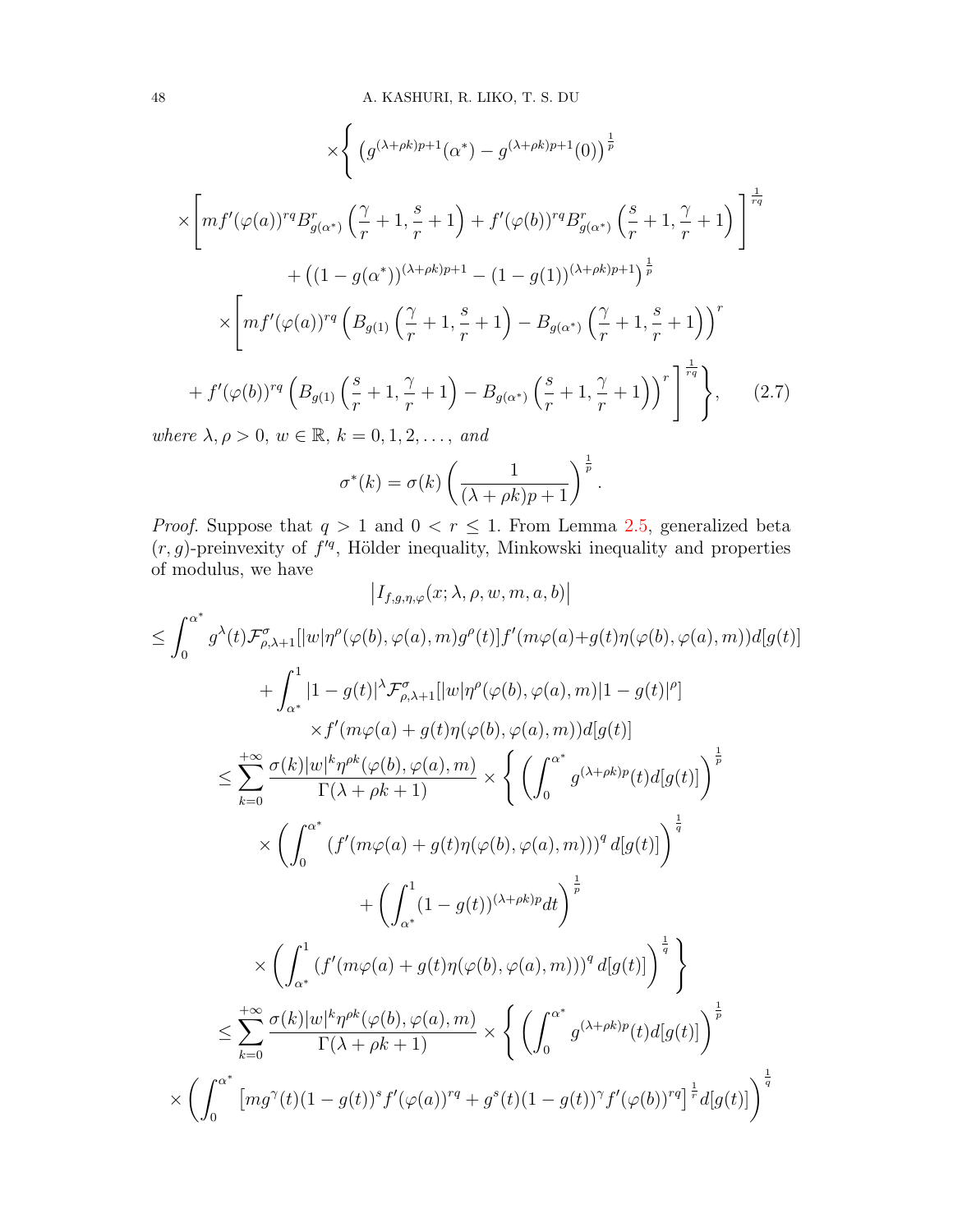$$
+ \left(\int_{\alpha^*}^1 (1-g(t))^{(\lambda+\rho k)p} d[g(t)] \right)^{\frac{1}{p}}
$$
  
\n
$$
\times \left( \int_{\alpha^*}^1 \left[ mg^{\gamma}(t) (1-g(t))^s f'(\varphi(a))^{rq} + g^s(t) (1-g(t))^{\gamma} f'(\varphi(b))^{rq} \right]^{\frac{1}{r}} d[g(t)] \right)^{\frac{1}{q}}
$$
  
\n
$$
\leq \sum_{k=0}^{+\infty} \frac{\sigma(k)|w|^k \eta^{\rho k}(\varphi(b), \varphi(a), m)}{\Gamma(\lambda + \rho k + 1)} \times \left\{ \left( \int_0^{\alpha^*} g^{(\lambda + \rho k)p}(t) d[g(t)] \right)^{\frac{1}{p}}
$$
  
\n
$$
+ f'(\varphi(b))^{rq} \left( \int_0^{\alpha^*} g^{\frac{2}{r}}(t) (1-g(t))^{\frac{2}{r}} d[g(t)] \right)^r \right] +
$$
  
\n
$$
+ \left( \int_{\alpha^*}^1 (1-g(t))^{(\lambda+\rho k)p} d[g(t)] \right)^{\frac{1}{p}}
$$
  
\n
$$
\times \left[ mf'(\varphi(a))^{rq} \left( \int_{\alpha^*}^1 g^{\frac{2}{r}}(t) (1-g(t))^{\frac{s}{r}} d[g(t)] \right)^r \right]
$$
  
\n
$$
+ f'(\varphi(b))^{rq} \left( \int_{\alpha^*}^1 g^{\frac{s}{r}}(t) (1-g(t))^{\frac{s}{r}} d[g(t)] \right)^r \right]^{\frac{1}{rq}}
$$
  
\n
$$
= F_{\rho,\lambda+1}^{\rho,\gamma}[\|w|\eta^{\rho}(\varphi(b), \varphi(a), m)]
$$
  
\n
$$
\times \left\{ (g^{(\lambda+\rho k)p+1}(\alpha^*) - g^{(\lambda+\rho k)p+1}(0)) \right\}^{\frac{1}{p}}
$$
  
\n
$$
\times \left[ mf'(\varphi(a))^{rq} B_{g(\alpha^*)}^r \left( \frac{\gamma}{r} + 1, \frac{s}{r} + 1 \right) + f'(\varphi(b))^r g_{g(\alpha^*)}^r \left( \frac{s}{r} + 1, \frac{\gamma}{r} + 1 \right) \right]^{\frac{1}{r}}
$$
  
\n
$$
+ ((1 -
$$

So, the proof of this theorem is complete.  $\hfill \square$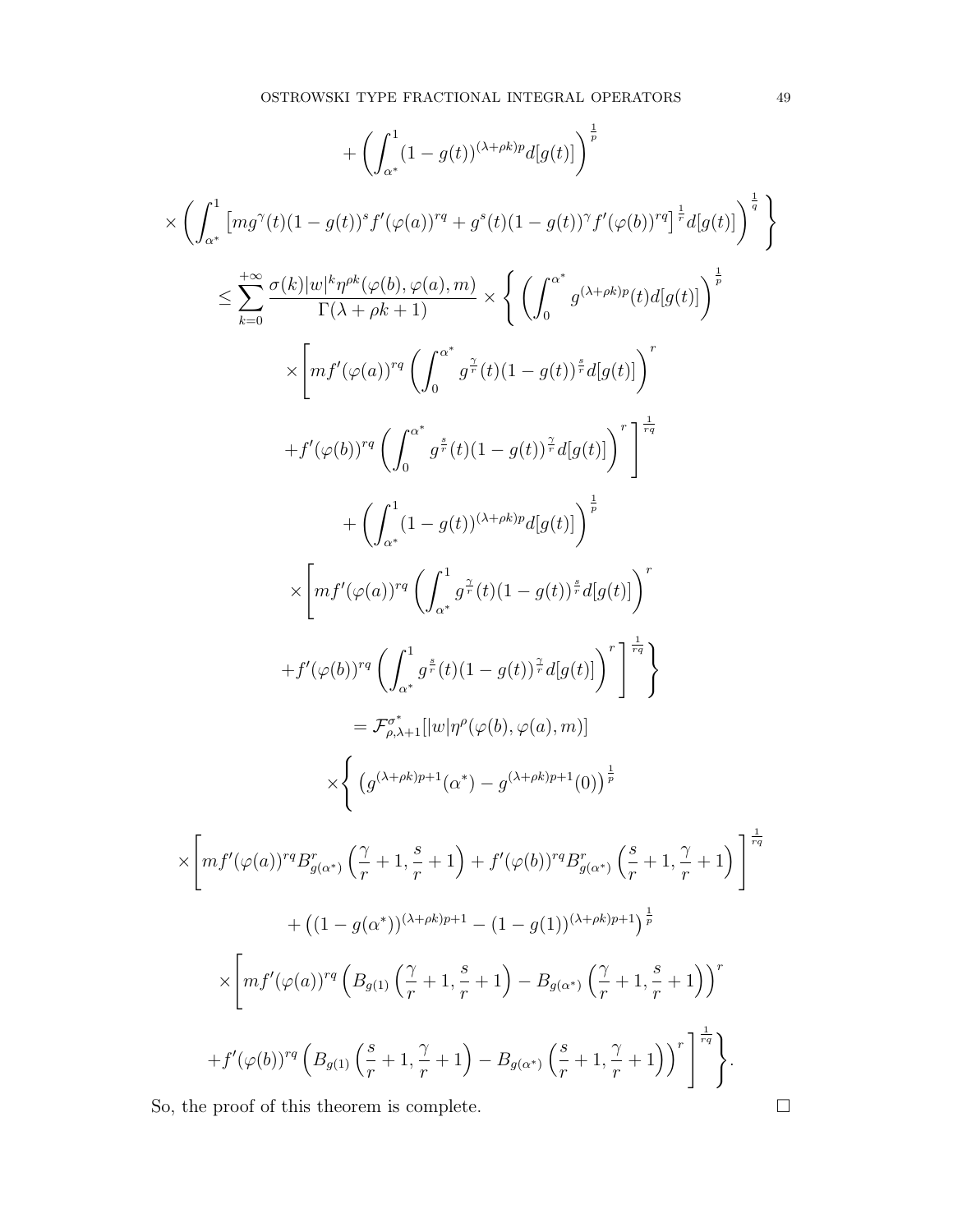Corollary 2.11. Under the same conditions as in Theorem [2.10,](#page-8-2) if we choose  $\gamma = 0$ ,  $m = s = 1$ ,  $\eta(\varphi(b), \varphi(a), m) = \varphi(b) - m\varphi(a)$ ,  $g(t) = t$  and  $\varphi(x) = x$ , we get

$$
\left| \left[ \frac{(x-a)^{\lambda} \mathcal{F}_{\rho,\lambda+1}^{\sigma} [w(x-a)^{\rho}] + (b-x)^{\lambda} \mathcal{F}_{\rho,\lambda+1}^{\sigma} [w(b-x)^{\rho}]}{(b-a)^{\lambda+1}} \right] f(x) \right|
$$
  

$$
- \frac{\lambda}{(b-a)^{\lambda+1}} \left[ \left( \mathcal{J}_{\rho,\lambda,x-,w}^{\sigma} f \right) (a) + \left( \mathcal{J}_{\rho,\lambda,x+,w}^{\sigma} f \right) (b) \right] \right|
$$
  

$$
\leq \left( \frac{r}{r+1} \right)^{\frac{1}{q}} \frac{1}{(b-a)^{\lambda + \frac{2}{rq} + \frac{1}{p}}}
$$
  

$$
\times \left\{ \left[ \left[ (b-a)^{\frac{1}{r}+1} - (b-x)^{\frac{1}{r}+1} \right]^{r} f'(a)^{rq} + (x-a)^{2} f'(b)^{rq} \right]^{\frac{1}{rq}}
$$
  

$$
\times (x-a)^{\lambda + \frac{1}{p}} \mathcal{F}_{\rho,\lambda+1}^{\sigma^{*}} \left[ |w|(x-a)^{\rho} \right]
$$
  

$$
+ \left[ (b-x)^{2} f'(a)^{rq} + \left[ (b-a)^{\frac{1}{r}+1} - (x-a)^{\frac{1}{r}+1} \right]^{r} f'(b)^{rq} \right]^{\frac{1}{rq}}
$$
  

$$
\times (b-x)^{\lambda + \frac{1}{p}} \mathcal{F}_{\rho,\lambda+1}^{\sigma^{*}} \left[ |w|(b-x)^{\rho} \right]. \tag{2.8}
$$

<span id="page-11-0"></span>**Theorem 2.12.** Let  $\varphi: I \longrightarrow A$  be a continuous function and  $g: [0,1] \longrightarrow [0,1]$ a differentiable function. Suppose  $A \subseteq \mathbb{R}$  be an open nonempty m-invex subset with respect to  $\eta : A \times A \times (0,1] \longrightarrow \mathbb{R}$  for any fixed  $m \in (0,1]$ , for any fixed  $\gamma, s > -1$  and let  $\eta(\varphi(b), \varphi(a), m) > 0$ . Assume that  $f : A \longrightarrow (0, +\infty)$  is a differentiable function on  $A^{\circ}$ . If  $0 < r \leq 1$  and  $f'^{q}$  is generalized beta  $(r, g)$ preinvex function on  $[m\varphi(a), m\varphi(a) + \eta(\varphi(b), \varphi(a), m)]$ ,  $q \ge 1$ , then the following inequality for generalized fractional integral operators holds:

$$
\begin{aligned}\n&|I_{f,g,\eta,\varphi}(x;\lambda,\rho,w,m,a,b)| \\
&\leq \mathcal{F}_{\rho,\lambda+1}^{\sigma^{**}}[|w|\eta^{\rho}(\varphi(b),\varphi(a),m)] \Big\{ \left[g^{\rho k+1}(\alpha^{*})-g^{\rho k+1}(0)\right]^{1-\frac{1}{q}} \\
&\times \Bigg[ mf'(\varphi(a))^{rq} B_{g(\alpha^{*})}^{r} \left(\lambda q + \rho k + \frac{\gamma}{r} + 1, \frac{s}{r} + 1\right) \\
&+ f'(\varphi(b))^{rq} B_{g(\alpha^{*})}^{r} \left(\lambda q + \rho k + \frac{s}{r} + 1, \frac{\gamma}{r} + 1\right) \Bigg]^{\frac{1}{rq}} \\
&+ \Bigg[ (1 - g(\alpha^{*}))^{\rho k+1} - (1 - g(1))^{\rho k+1} \Bigg]^{1-\frac{1}{q}} \\
&+ \Bigg[ mf'(\varphi(a))^{rq} \Bigg[ B_{g(1)} \left(\frac{\gamma}{r} + 1, \lambda q + \rho k + \frac{s}{r} + 1\right) \\
&- B_{g(\alpha^{*})} \left(\frac{\gamma}{r} + 1, \lambda q + \rho k + \frac{s}{r} + 1\right) \Bigg]^{r}\n\end{aligned}
$$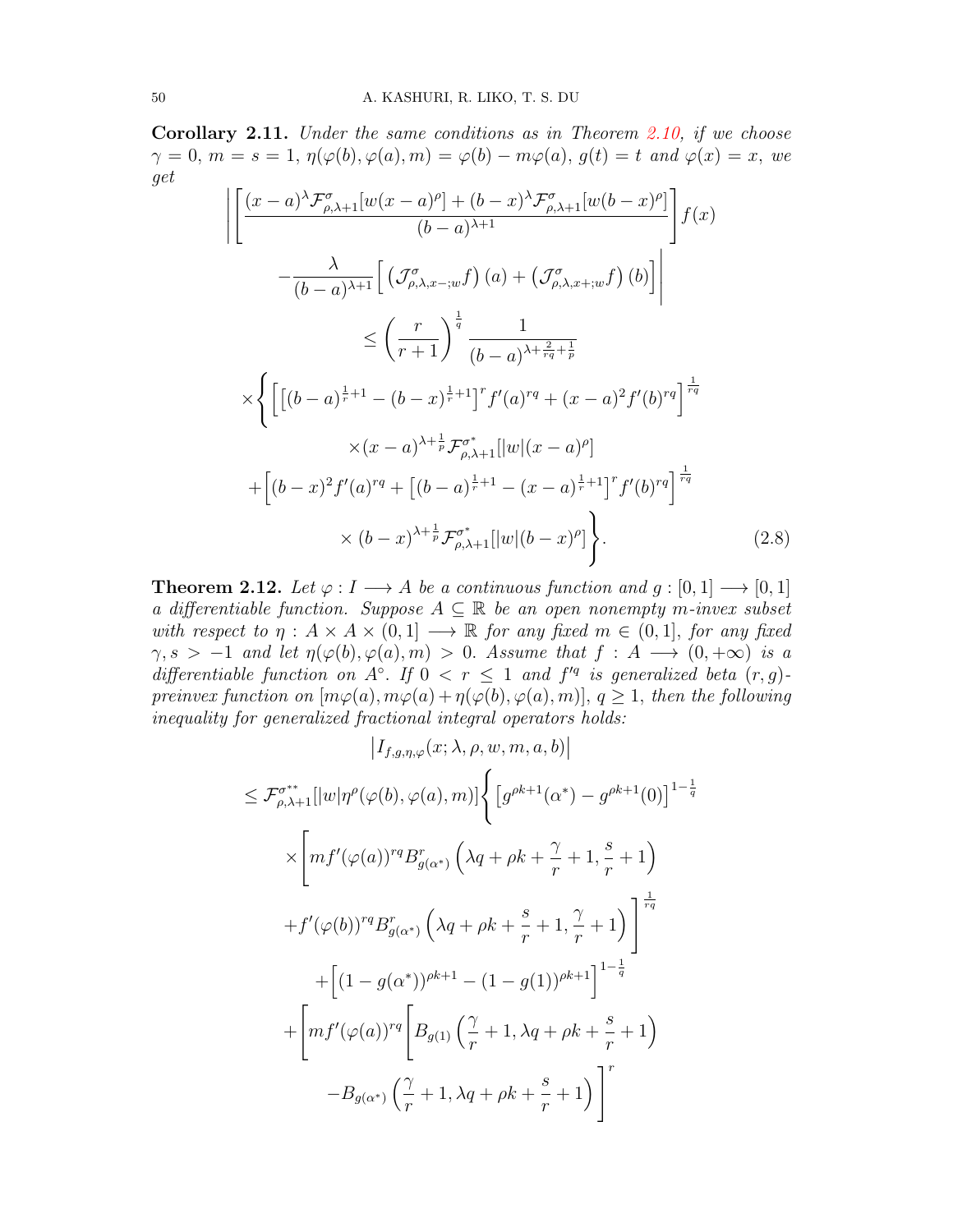<span id="page-12-0"></span>
$$
+f'(\varphi(b))^{rq} \left[ B_{g(1)}\left(\frac{s}{r} + 1, \lambda q + \rho k + \frac{\gamma}{r} + 1\right) - B_{g(\alpha^*)}\left(\frac{s}{r} + 1, \lambda q + \rho k + \frac{\gamma}{r} + 1\right) \right]^{r} \right]^{1}{\tau q}
$$
\n
$$
= \mathbb{E} \left[ \left( \frac{s}{r} + 1, \lambda q + \rho k + \frac{\gamma}{r} + 1 \right) \right]^{r} \left[ \left( \frac{s}{r} + 1, \frac{\gamma}{r} + 1 \right) \right]^{r} \left( \frac{s}{r} + 1, \frac{\gamma}{r} + 1 \right) \left( \frac{s}{r} + 1, \frac{\gamma}{r} + 1 \right) \left( \frac{s}{r} + 1, \frac{\gamma}{r} + 1 \right) \left( \frac{s}{r} + 1, \frac{\gamma}{r} + 1 \right) \left( \frac{s}{r} + 1, \frac{\gamma}{r} + 1 \right) \left( \frac{s}{r} + 1, \frac{\gamma}{r} + 1 \right) \left( \frac{s}{r} + 1, \frac{\gamma}{r} + 1 \right) \left( \frac{s}{r} + 1, \frac{\gamma}{r} + 1 \right) \left( \frac{s}{r} + 1, \frac{\gamma}{r} + 1 \right) \left( \frac{s}{r} + 1, \frac{\gamma}{r} + 1 \right) \left( \frac{s}{r} + 1, \frac{\gamma}{r} + 1 \right) \left( \frac{s}{r} + 1, \frac{\gamma}{r} + 1 \right) \left( \frac{s}{r} + 1, \frac{\gamma}{r} + 1 \right) \left( \frac{s}{r} + 1, \frac{\gamma}{r} + 1 \right) \left( \frac{s}{r} + 1, \frac{\gamma}{r} + 1 \right) \left( \frac{s}{r} + 1, \frac{\gamma}{r} + 1 \right) \left( \frac{s}{r} + 1, \frac{\gamma}{r} + 1 \right) \left( \frac{s}{r} + 1, \frac{\gamma}{r} + 1 \right) \left( \frac{s}{r} + 1, \frac{\gamma}{r} + 1 \right) \left( \frac{s}{r} + 1, \frac{\gamma}{r} + 1 \right) \left( \frac{s}{r} + 1, \frac{\gamma}{r} + 1 \right) \left( \frac{s}{r}
$$

where  $\lambda, \rho > 0$ ,  $w \in \mathbb{R}$ ,  $k = 0, 1, 2, \ldots$ , and

$$
\sigma^{**}(k) = \sigma(k) \left(\frac{1}{\rho k + 1}\right)^{1 - \frac{1}{q}}.
$$

*Proof.* Suppose that  $q \ge 1$  and  $0 < r \le 1$ . From Lemma [2.5,](#page-4-0) generalized beta  $(r, g)$ -preinvexity of  $f'^q$ , the well-known power mean inequality, Minkowski inequality and properties of modulus, we have

$$
|I_{f,g,\eta,\varphi}(x;\lambda,\rho,w,m,a,b)|
$$
  
\n
$$
\leq \int_0^{\alpha^*} g^{\lambda}(t) \mathcal{F}_{\rho,\lambda+1}^{\sigma} [|w|\eta^{\rho}(\varphi(b),\varphi(a),m) g^{\rho}(t)]
$$
  
\n
$$
\times f'(m\varphi(a) + g(t)\eta(\varphi(b),\varphi(a),m))d[g(t)]
$$
  
\n
$$
+ \int_{\alpha^*}^1 |1-g(t)|^{\lambda} \mathcal{F}_{\rho,\lambda+1}^{\sigma} [|w|\eta^{\rho}(\varphi(b),\varphi(a),m)|1-g(t)|^{\rho}]
$$
  
\n
$$
\times f'(m\varphi(a) + g(t)\eta(\varphi(b),\varphi(a),m))d[g(t)]
$$
  
\n
$$
\leq \left(\int_0^{\alpha^*} \mathcal{F}_{\rho,\lambda+1}^{\sigma} [|w|\eta^{\rho}(\varphi(b),\varphi(a),m) g^{\rho}(t)]d[g(t)]\right)^{1-\frac{1}{q}}
$$
  
\n
$$
\times \left[\int_0^{\alpha^*} g^{\lambda q}(t) \mathcal{F}_{\rho,\lambda+1}^{\sigma} [|w|\eta^{\rho}(\varphi(b),\varphi(a),m) g^{\rho}(t)]\right]^{\frac{1}{q}}
$$
  
\n
$$
\times (f'(m\varphi(a) + g(t)\eta(\varphi(b),\varphi(a),m)))^q d[g(t)]\right]^{\frac{1}{q}}
$$
  
\n
$$
+ \left(\int_{\alpha^*}^1 \mathcal{F}_{\rho,\lambda+1}^{\sigma} [|w|\eta^{\rho}(\varphi(b),\varphi(a),m)(1-g(t))^{\rho}]d[g(t)]\right)^{1-\frac{1}{q}}
$$
  
\n
$$
\times \left[\int_{\alpha^*}^1 (1-g(t))^{\lambda q} \mathcal{F}_{\rho,\lambda+1}^{\sigma} [|w|\eta^{\rho}(\varphi(b),\varphi(a),m))(1-g(t))^{\rho}] \right]^{\frac{1}{q}}
$$
  
\n
$$
\times (f'(m\varphi(a) + g(t)\eta(\varphi(b),\varphi(a),m)))^q d[g(t)]\right]^{\frac{1}{q}}
$$
  
\n
$$
\times \left[\sum_{k=0}^{+\infty} \frac{\sigma(k)|w|^k \eta^{\rho k}(\varphi(b),\varphi(a
$$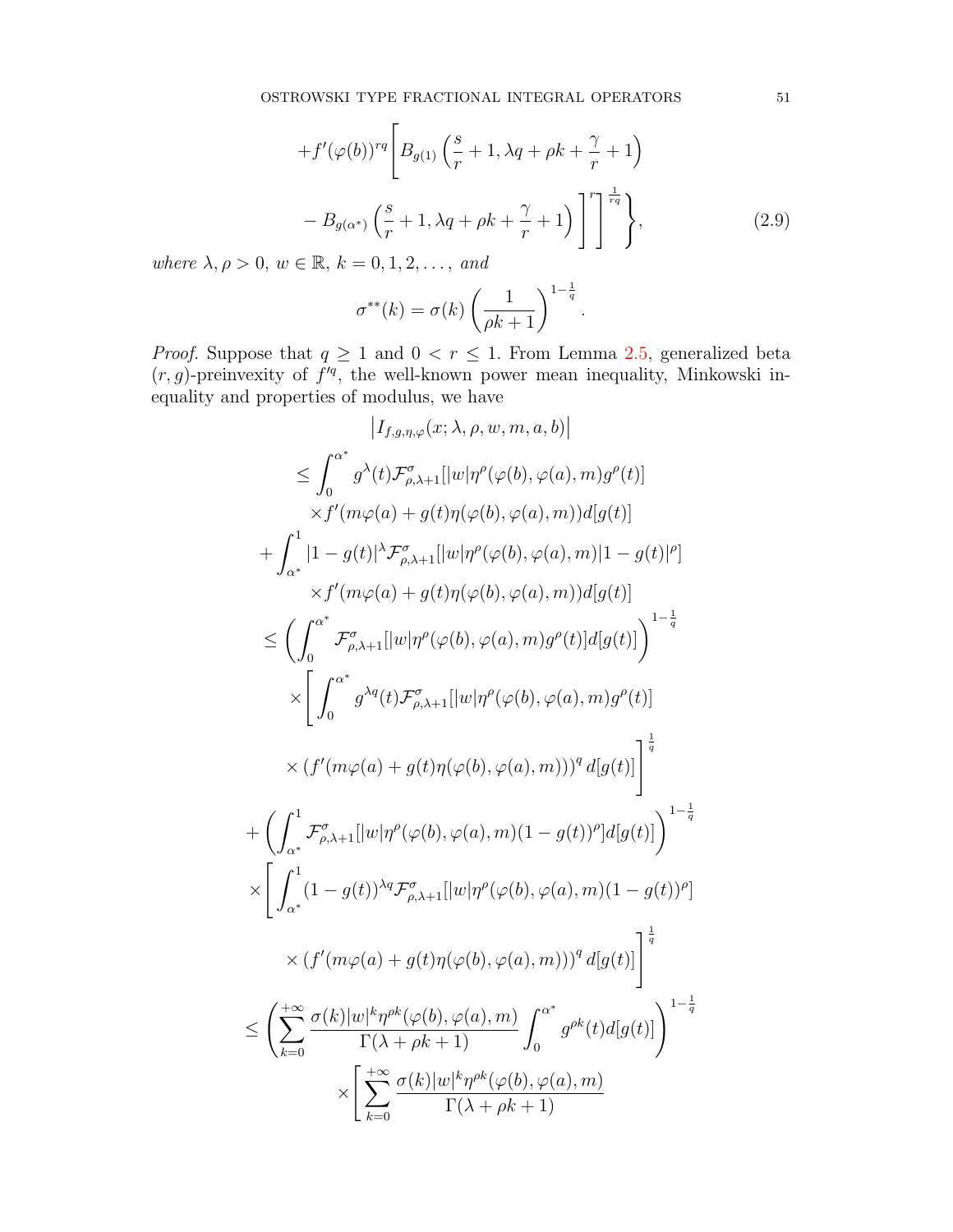$$
\times \int_{0}^{\alpha^{*}} g^{\lambda q + \rho k}(t) \left[ mg^{\gamma}(t) (1 - g(t))^{s} f'(\varphi(a))^{rq} \right. \n+ g^{s}(t) (1 - g(t))^{\gamma} f'(\varphi(b))^{rq} \Big]^{\frac{1}{r}} d[g(t)] \Big]^{\frac{1}{q}} \n+ \left( \sum_{k=0}^{+\infty} \frac{\sigma(k) |w|^{k} \eta^{\rho k}(\varphi(b), \varphi(a), m)}{\Gamma(\lambda + \rho k + 1)} \int_{\alpha^{*}}^{1} (1 - g(t))^{\rho k} d[g(t)] \right)^{1 - \frac{1}{q}} \n\times \left[ \sum_{k=0}^{+\infty} \frac{\sigma(k) |w|^{k} \eta^{\rho k}(\varphi(b), \varphi(a), m)}{\Gamma(\lambda + \rho k + 1)} \right. \n\times \int_{\alpha^{*}}^{1} (1 - g(t))^{\lambda_{q} + \rho k} \Big[ mg^{\gamma}(t) (1 - g(t))^{s} f'(\varphi(a))^{rq} \right. \n\times + g^{s}(t) (1 - g(t))^{\gamma} f'(\varphi(b))^{rq} \Big]^{\frac{1}{r}} d[g(t)] \Big]^{\frac{1}{q}} \n\leq \mathcal{F}_{\rho, \lambda+1}^{\sigma^{*+}} \Big[ |w| \eta^{\rho}(\varphi(b), \varphi(a), m) \Big\{ \Big[ g^{\rho k+1}(\alpha^{*}) - g^{\rho k+1}(0) \Big]^{1 - \frac{1}{q}} \n\times \Big[ mf'(\varphi(a))^{rq} B^{r}_{g(\alpha^{*})} \Big( \lambda q + \rho k + \frac{\gamma}{r} + 1, \frac{s}{r} + 1 \Big) \n+ f'(\varphi(b))^{rq} B^{r}_{g(\alpha^{*})} \Big( \lambda q + \rho k + \frac{s}{r} + 1, \frac{\gamma}{r} + 1 \Big) \Big]^{\frac{1}{r_{q}}} \n+ \Big[ (1 - g(\alpha^{*}))^{\rho k+1} - (1 - g(1))^{\rho k+1} \Big]^{1 - \frac{1}{q}} \n+ \Big[ mf'(\varphi(a))^{rq} \Big[ B_{g(1)} \Big( \frac{\gamma}{r} + 1, \lambda q + \rho k + \frac{s}{r} + 1 \Big) \Big]^{r} \n- B_{
$$

So, the proof of this theorem is complete.  $\hfill \Box$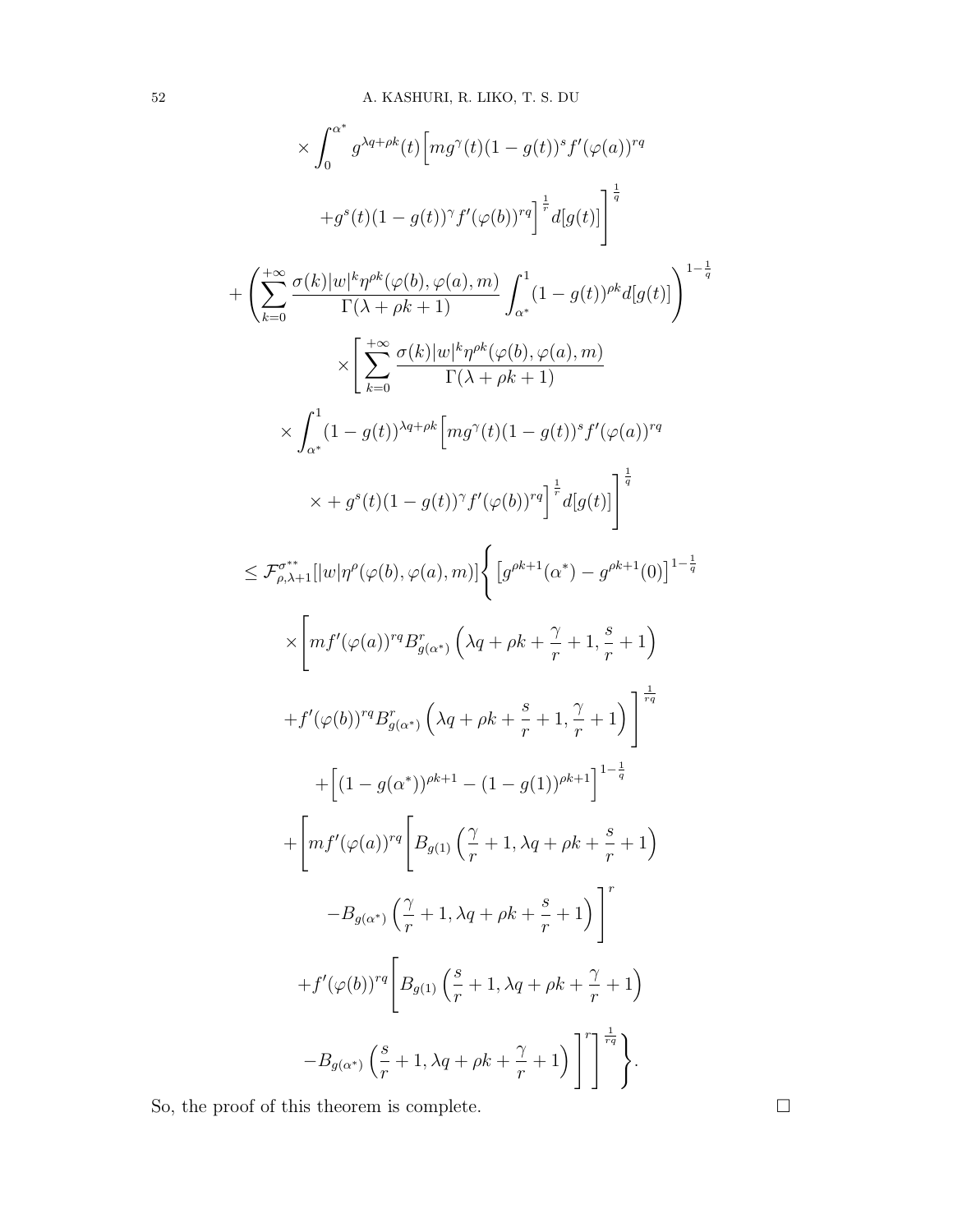<span id="page-14-0"></span>Corollary 2.13. Under the same conditions as in Theorem [2.12,](#page-11-0) if we choose  $\gamma = 0, r = m = s = 1, \eta(\varphi(b), \varphi(a), m) = \varphi(b) - m\varphi(a), g(t) = t \text{ and } \varphi(x) = x,$ we get

$$
\left| \left[ \frac{(x-a)^{\lambda} \mathcal{F}_{\rho,\lambda+1}^{\sigma} [w(x-a)^{\rho}] + (b-x)^{\lambda} \mathcal{F}_{\rho,\lambda+1}^{\sigma} [w(b-x)^{\rho}]}{(b-a)^{\lambda+1}} \right] f(x) \right|
$$
  

$$
- \frac{\lambda}{(b-a)^{\lambda+1}} \left[ \left( \mathcal{J}_{\rho,\lambda,x-;w}^{\sigma} f \right) (a) + \left( \mathcal{J}_{\rho,\lambda,x+;w}^{\sigma} f \right) (b) \right] \right|
$$
  

$$
\leq \left( \mathcal{F}_{\rho,\lambda+1}^{\sigma_1^*} [|w|(x-a)^{\rho}] \right)^{1-\frac{1}{q}}
$$
  

$$
\times \left[ f'(a)^q \mathcal{F}_{\rho,\lambda+1}^{\sigma_2^*} [|w|(b-a)^{\rho}] + f'(b)^q \mathcal{F}_{\rho,\lambda+1}^{\sigma_3^*} [|w|(x-a)^{\rho}] \right]^{\frac{1}{q}}
$$
  

$$
+ \left( \mathcal{F}_{\rho,\lambda+1}^{\sigma_4^*} [|w|(b-x)^{\rho}] \right)^{1-\frac{1}{q}}
$$
  

$$
\times \left[ f'(a)^q \mathcal{F}_{\rho,\lambda+1}^{\sigma_5^*} [|w|(b-x)^{\rho}] + f'(b)^q \mathcal{F}_{\rho,\lambda+1}^{\sigma_6^*} [|w|(b-a)^{\rho}] \right]^{\frac{1}{q}}, \qquad (2.10)
$$

<span id="page-14-1"></span>where

$$
\sigma_1^*(k) = \sigma(k) \left(\frac{x-a}{b-a}\right) \frac{1}{\rho k + 1};
$$
  
\n
$$
\sigma_2^*(k) = \sigma(k) \beta \left(\frac{x-a}{b-a}; \lambda q + \rho k + 1, 2\right);
$$
  
\n
$$
\sigma_3^*(k) = \sigma(k) \left(\frac{x-a}{b-a}\right)^{\lambda q+2} \frac{1}{\lambda q + \rho k + 2};
$$
  
\n
$$
\sigma_4^*(k) = \sigma(k) \left(\frac{b-x}{b-a}\right) \frac{1}{\rho k + 1};
$$
  
\n
$$
\sigma_5^*(k) = \sigma(k) \left(\frac{b-x}{b-a}\right)^{\lambda q+2} \frac{1}{\lambda q + \rho k + 2};
$$
  
\n
$$
\sigma_6^*(k) = \sigma(k) \beta \left(\frac{b-x}{b-a}; \lambda q + \rho k + 1, 2\right).
$$

Corollary 2.14. If we choose  $\sigma(0) = 1, w = 0$  in Corollary [2.13,](#page-14-0) the inequality  $(2.10)$  reduces to inequality  $(2.4)$  of  $(1.43)$ , Theorem 2.3). Also, under the same conditions as in Theorem [2.12](#page-11-0) for  $q = 1$ , we get Theorem [2.7.](#page-6-0)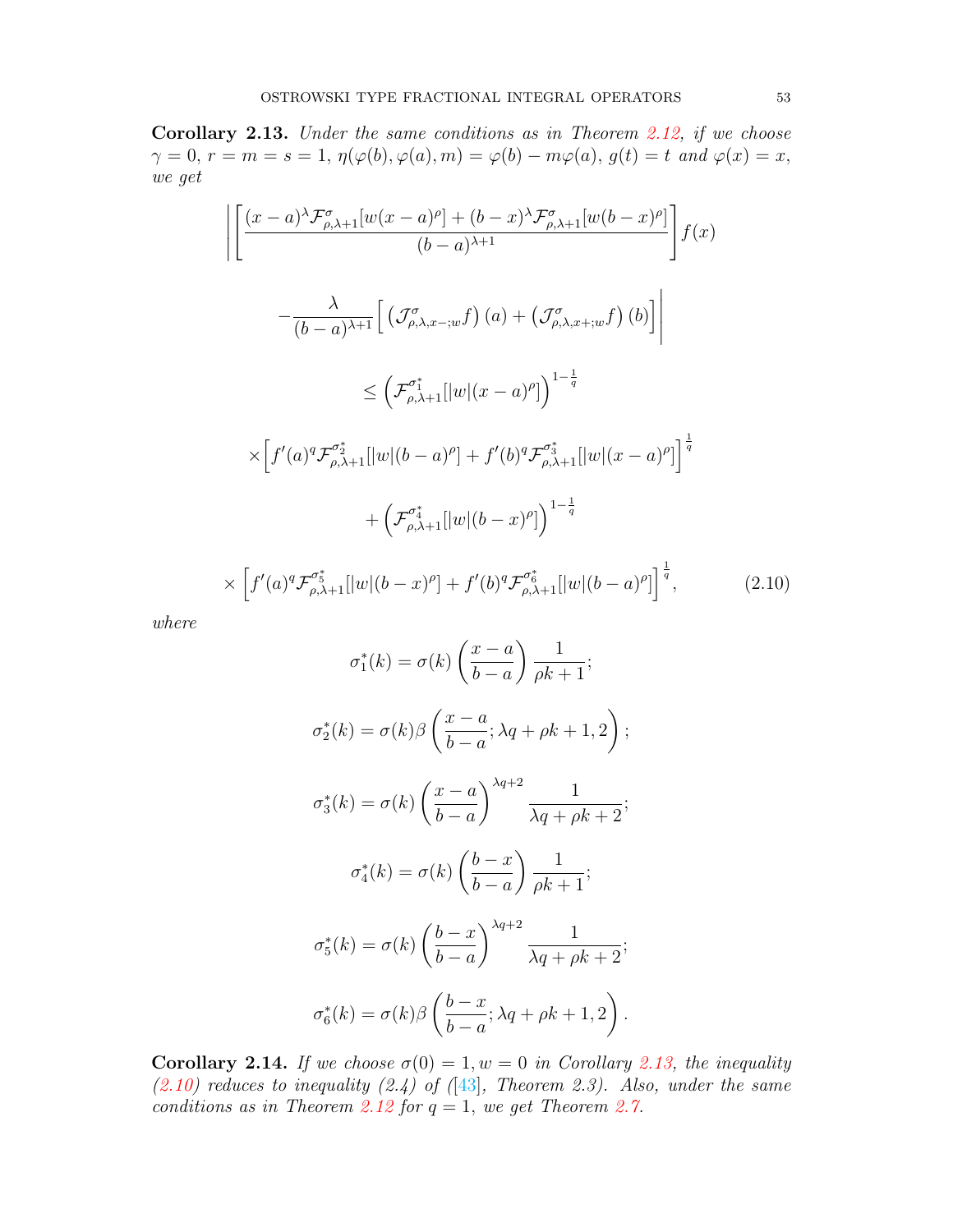#### 3. Applications to special means

<span id="page-15-0"></span>**Definition 3.1.** [\[9\]](#page-18-17) A function  $M : \mathbb{R}^2_+ \longrightarrow \mathbb{R}_+$ , is called a Mean function if it has the following properties:

- (1) Homogeneity:  $M(ax, ay) = aM(x, y)$ , for all  $a > 0$ ,
- (2) Symmetry:  $M(x, y) = M(y, x),$
- (3) Reflexivity:  $M(x, x) = x$ ,
- (4) Monotonicity: If  $x \leq x'$  and  $y \leq y'$ , then  $M(x, y) \leq M(x', y')$ ,
- (5) Internality:  $\min\{x, y\} \leq M(x, y) \leq \max\{x, y\}.$

We consider some means for arbitrary positive real numbers  $\alpha, \beta$  ( $\alpha \neq \beta$ ).

(1) The arithmetic mean:

$$
A := A(\alpha, \beta) = \frac{\alpha + \beta}{2}
$$

(2) The geometric mean:

$$
G := G(\alpha, \beta) = \sqrt{\alpha \beta}
$$

(3) The harmonic mean:

$$
H := H(\alpha, \beta) = \frac{2}{\frac{1}{\alpha} + \frac{1}{\beta}}
$$

(4) The power mean:

$$
P_r := P_r(\alpha, \beta) = \left(\frac{\alpha^r + \beta^r}{2}\right)^{\frac{1}{r}}, \ \ r \ge 1.
$$

(5) The identric mean:

$$
I := I(\alpha, \beta) = \begin{cases} \frac{1}{e} \left( \frac{\beta^{\beta}}{\alpha^{\alpha}} \right), & \alpha \neq \beta; \\ \alpha, & \alpha = \beta. \end{cases}
$$

(6) The logarithmic mean:

$$
L := L(\alpha, \beta) = \frac{\beta - \alpha}{\ln(\beta) - \ln(\alpha)}.
$$

(7) The generalized log-mean:

$$
L_p := L_p(\alpha, \beta) = \left[\frac{\beta^{p+1} - \alpha^{p+1}}{(p+1)(\beta - \alpha)}\right]^{\frac{1}{p}}; \quad p \in \mathbb{R} \setminus \{-1, 0\}.
$$

(8) The weighted p-power mean:

$$
M_p\left(\begin{array}{cccc} \alpha_1, & \alpha_2, & \cdots & \alpha_n \\ u_1, & u_2, & \cdots & \alpha_n \end{array}\right) = \left(\sum_{i=1}^n \alpha_i u_i^p\right)^{\frac{1}{p}}
$$

where  $0 \le \alpha_i \le 1$ ,  $u_i > 0$   $(i = 1, 2, ..., n)$  with  $\sum_{i=1}^{n} \alpha_i = 1$ .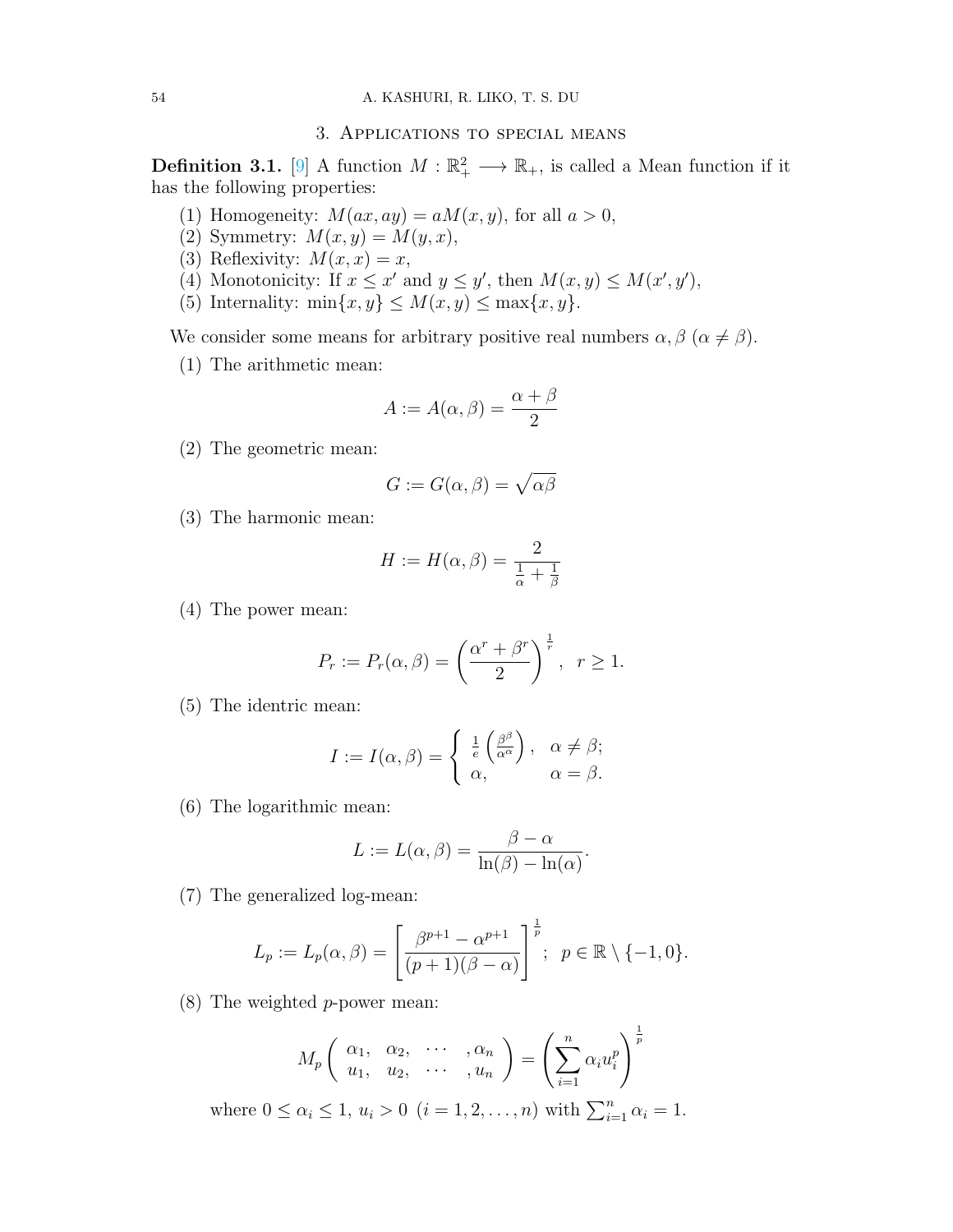It is well known that  $L_p$  is monotonic nondecreasing over  $p \in \mathbb{R}$  with  $L_{-1} := L$ and  $L_0 := I$ . In particular, we have the following inequality  $H \le G \le L \le I \le A$ . Now, let a and b be positive real numbers such that  $a < b$ . Consider the function  $M := M(\varphi(a), \varphi(b)) : [\varphi(a), \varphi(a) + \eta(\varphi(b), \varphi(a))] \times [\varphi(a), \varphi(a) + \eta(\varphi(b), \varphi(a))] \longrightarrow$  $\mathbb{R}_+$ , which is one of the above mentioned means and  $\varphi: I \longrightarrow A$  be a continuous function and  $g : [0,1] \longrightarrow [0,1]$  a differentiable function. Therefore one can obtain various inequalities using the results of Section [2](#page-3-0) for these means as follows: By replacing  $\eta(\varphi(y), \varphi(x), m)$  with  $\eta(\varphi(y), \varphi(x))$  and setting  $\eta(\varphi(a), \varphi(b)) =$  $M(\varphi(a), \varphi(b))$  for value  $m = 1$  in [\(2.5\)](#page-6-1), [\(2.7\)](#page-9-0) and [\(2.9\)](#page-12-0), one can obtain the following interesting inequalities involving means:

$$
\left| I_{f,g,M(\cdot,\cdot),\varphi}(x;\lambda,\rho,w,1,a,b) \right| \leq \mathcal{F}^{\sigma}_{\rho,\lambda+1}[\vert w \vert M^{\rho}(\varphi(a),\varphi(b))]
$$

$$
\times \left[ \left\{ f'(\varphi(a))^{r} B^{r}_{g(\alpha_{1}^{*})} \left( \lambda + \rho k + \frac{p}{r} + 1, \frac{q}{r} + 1 \right) + f'(\varphi(b))^{r} B^{r}_{g(\alpha_{1}^{*})} \left( \lambda + \rho k + \frac{q}{r} + 1, \frac{p}{r} + 1 \right) \right\}^{\frac{1}{r}}
$$

$$
+ \left\{ f'(\varphi(a))^{r} \left( B_{g(1)} \left( \frac{p}{r} + 1, \lambda + \rho k + \frac{q}{r} + 1 \right) - B_{g(\alpha_{1}^{*})} \left( \frac{p}{r} + 1, \lambda + \rho k + \frac{q}{r} + 1 \right) \right)^{r} + f'(\varphi(b))^{r} \left[ B_{g(1)} \left( \frac{q}{r} + 1, \lambda + \rho k + \frac{p}{r} + 1 \right) - B_{g(\alpha_{1}^{*})} \left( \frac{q}{r} + 1, \lambda + \rho k + \frac{p}{r} + 1 \right) \right]^{r} \right\}^{\frac{1}{r}} \right], \tag{3.1}
$$

where

<span id="page-16-1"></span><span id="page-16-0"></span>
$$
\alpha_{1}^{*} = \frac{x - \varphi(a)}{M(\varphi(a), \varphi(b))};
$$
\n
$$
|I_{f,g,M(\cdot,\cdot),\varphi}(x;\lambda,\rho,w,1,a,b)| \leq \mathcal{F}_{\rho,\lambda+1}^{\sigma^{*}}[|w|M^{\rho}(\varphi(a),\varphi(b))]
$$
\n
$$
\times \left\{ \left( g^{(\lambda+\rho k)p+1}(\alpha_{1}^{*}) - g^{(\lambda+\rho k)p+1}(0) \right)^{\frac{1}{p}} \right\}
$$
\n
$$
\times \left[ f'(\varphi(a))^{rq} B_{g(\alpha_{1}^{*})}^{r} \left( \frac{\gamma}{r} + 1, \frac{s}{r} + 1 \right) + f'(\varphi(b))^{rq} B_{g(\alpha_{1}^{*})}^{r} \left( \frac{s}{r} + 1, \frac{\gamma}{r} + 1 \right) \right]^{\frac{1}{rq}}
$$
\n
$$
+ \left( (1 - g(\alpha_{1}^{*}))^{(\lambda+\rho k)p+1} - (1 - g(1))^{(\lambda+\rho k)p+1} \right)^{\frac{1}{p}}
$$
\n
$$
\times \left[ f'(\varphi(a))^{rq} \left( B_{g(1)} \left( \frac{\gamma}{r} + 1, \frac{s}{r} + 1 \right) - B_{g(\alpha_{1}^{*})} \left( \frac{\gamma}{r} + 1, \frac{s}{r} + 1 \right) \right)^{r}
$$
\n
$$
+ f'(\varphi(b))^{rq} \left( B_{g(1)} \left( \frac{s}{r} + 1, \frac{\gamma}{r} + 1 \right) - B_{g(\alpha_{1}^{*})} \left( \frac{s}{r} + 1, \frac{\gamma}{r} + 1 \right) \right)^{r} \right]^{\frac{1}{rq}}
$$
\n
$$
|I_{f,g,M(\cdot,\cdot),\varphi}(x;\lambda,\rho,w,1,a,b)|
$$
\n(3.2)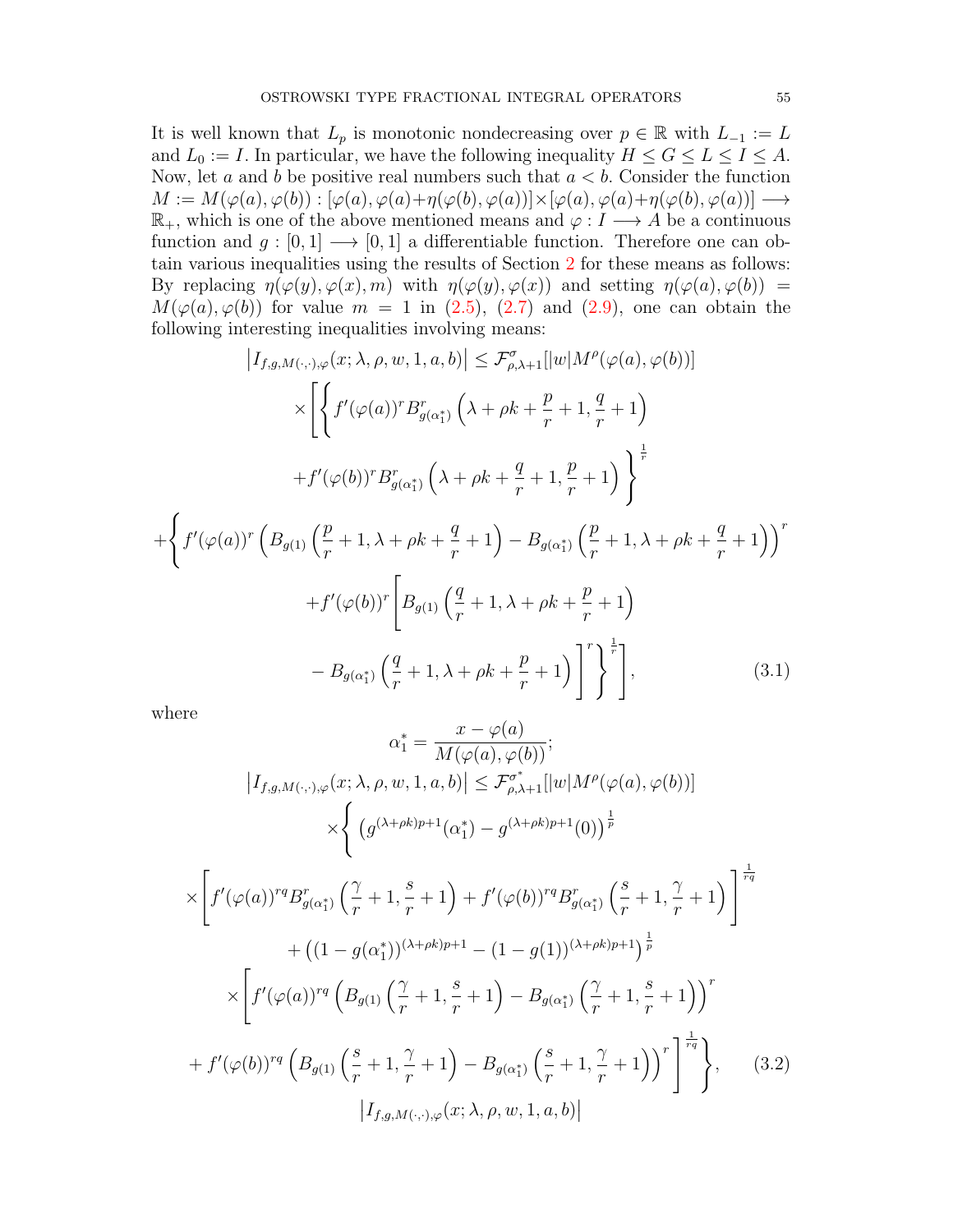$$
\leq \mathcal{F}_{\rho,\lambda+1}^{\sigma^{**}}[|w|M^{\rho}(\varphi(a),\varphi(b))]\Big\{ \left[g^{\rho k+1}(\alpha_{1}^{*})-g^{\rho k+1}(0)\right]^{1-\frac{1}{q}} \times \left[f'(\varphi(a))^{rq}B_{g(\alpha_{1}^{*})}^{r}\left(\lambda q+\rho k+\frac{\gamma}{r}+1,\frac{s}{r}+1\right) \right] +f'(\varphi(b))^{rq}B_{g(\alpha_{1}^{*})}^{r}\left(\lambda q+\rho k+\frac{s}{r}+1,\frac{\gamma}{r}+1\right) \Bigg] ^{\frac{1}{r_{q}}} + \left[(1-g(\alpha_{1}^{*}))^{\rho k+1}-(1-g(1))^{\rho k+1}\right]^{1-\frac{1}{q}} + \left[f'(\varphi(a))^{rq}\left[B_{g(1)}\left(\frac{\gamma}{r}+1,\lambda q+\rho k+\frac{s}{r}+1\right)\right]^{r} - B_{g(\alpha_{1}^{*})}\left(\frac{\gamma}{r}+1,\lambda q+\rho k+\frac{s}{r}+1\right)\right]^{r} +f'(\varphi(b))^{rq}\left[B_{g(1)}\left(\frac{s}{r}+1,\lambda q+\rho k+\frac{\gamma}{r}+1\right)\right]^{r} - B_{g(\alpha_{1}^{*})}\left(\frac{s}{r}+1,\lambda q+\rho k+\frac{\gamma}{r}+1\right) \Bigg] ^{r-\frac{1}{r_{q}}} \Big\}.
$$
 (3.3)

<span id="page-17-1"></span>Letting  $M(\varphi(a), \varphi(b)) := A, G, H, P_r, I, L, L_p, M_p$  in [\(3.1\)](#page-16-0), [\(3.2\)](#page-16-1) and [\(3.3\)](#page-17-1), we get the inequalities involving means for a particular choice of a differentiable generalized beta  $(r, g)$ -preinvex functions f. The details are left to the interested reader.

### 4. Conclusion

<span id="page-17-0"></span>In the present paper, the notion of generalized beta  $(r, g)$ -preinvex function was applied for established some new generalizations of Ostrowski type inequalities via fractional integral operators. These results not only extend the results appeared in the literature [\[43\]](#page-19-0) but also provide new estimates on these type. At the end, some applications to special means are obtained. Motivated by this new interesting class of generalized beta  $(r, g)$ -preinvex functions we can indeed see to be vital for fellow researchers and scientists working in the same domain. We conclude that our methods considered here may be a stimulant for further investigations concerning Hermite-Hadamard, Ostrowski and Simpson type integral inequalities for various kinds of preinvex functions involving classical integrals, Riemann-Liouville fractional integrals, k-fractional integrals, local fractional integrals, fractional integral operators,  $q$ -calculus,  $(p, q)$ -calculus, time scale calculus and conformable fractional integrals.

Acknowledgement. We thank anonymous referee for their valuable suggestions regarding the manuscript.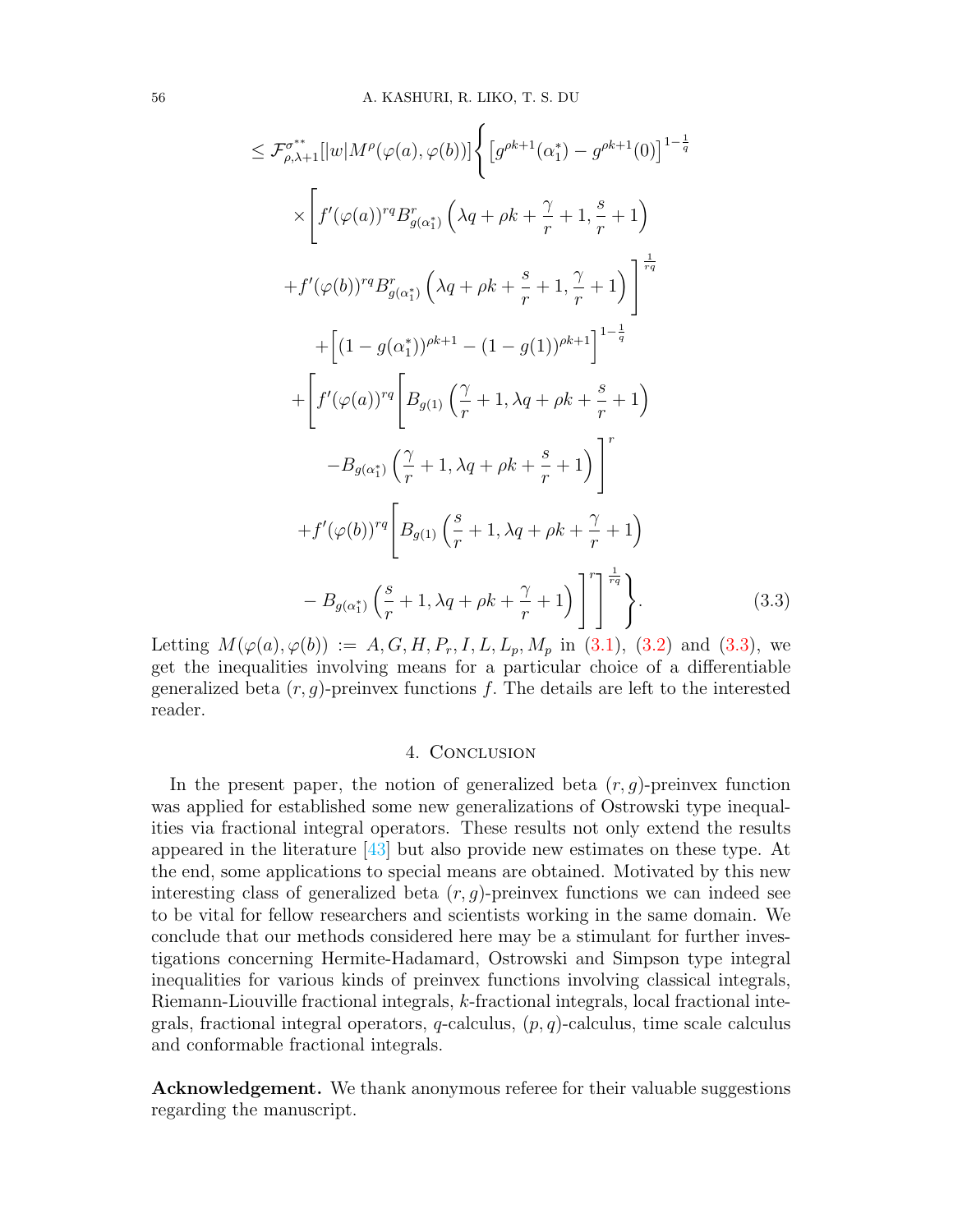#### **REFERENCES**

- <span id="page-18-10"></span>1. T. Abdeljawad, On conformable fractional calculus, J. Comput. Appl. Math., 279 (2015) 57-66.
- <span id="page-18-0"></span>2. R.P. Agarwal, M.J. Luo and R.K. Raina, On Ostrowski type inequalities, Fasc. Math., 204 (2016) 5-27.
- 3. M. Ahmadmir and R. Ullah, Some inequalities of Ostrowski and Grüss type for triple integrals on time scales, Tamkang J. Math., 42 (2011), no. 4, 415-426.
- 4. O.A. Akdemir, Inequalities of Ostrowski's type for m and  $(\alpha, m)$ -logarithmically convex functions via Riemann-Liouville Fractional integrals, J. Comput. Anal. Appl., 16 (2014), no. 2, 375-383.
- 5. O.A. Akdemir and M. Tunç, Ostrowski type inequalities for s-logarithmically convex functions in the second sense with applications, Georgian Math. J., 22 (2015), no. 1, 1-7.
- <span id="page-18-1"></span>6. M. Alomari, M. Darus, S.S. Dragomir and P. Cerone, Ostrowski type inequalities for functions whose derivatives are s-convex in the second sense, Appl. Math. Lett., 23 (2010) 1071-1076.
- <span id="page-18-14"></span>7. T. Antczak, Mean value in invexity analysis, Nonlinear Anal., 60 (2005) 1473-1484.
- <span id="page-18-2"></span>8. H. Budak and M.Z. Sarikaya, On generalized Ostrowski-type inequalities for functions whose first derivatives absolute values are convex, Turkish J. Math., 40 (2016), no. 6, 1193-1210.
- <span id="page-18-17"></span>9. P.S. Bullen, Handbook of Means and Their Inequalities, Kluwer Academic Publishers, Dordrecht, (2003).
- <span id="page-18-3"></span>10. S.S. Dragomir, On the Ostrowski's integral inequality for mappings with bounded variation and applications, Math. Ineq. Appl., 1 (1998), no. 2.
- <span id="page-18-9"></span>11. S.S. Dragomir, The Ostrowski integral inequality for Lipschitzian mappings and applications, Comput. Math. Appl., 38 (1999) 33-37.
- 12. S.S. Dragomir and S. Wang, An inequality of Ostrowski-Grüss type and its applications to the estimation of error bounds for some special means and for some numerical quadrature rules, Comput. Math. Appl., 13 (1997), no. 11, 15-20.
- <span id="page-18-4"></span>13. S.S. Dragomir and S. Wang, A new inequality of Ostrowski's type in  $L_1$ -norm and applications to some special means and to some numerical quadrature rules, Tamkang J. Math., 28 (1997) 239-244.
- <span id="page-18-15"></span>14. T.S. Du, J.G. Liao and Y.J. Li, Properties and integral inequalities of Hadamard-Simpson type for the generalized  $(s, m)$ -preinvex functions, J. Nonlinear Sci. Appl., 9 (2016) 3112-3126.
- <span id="page-18-5"></span>15. S. Erden, H. Budak and M.Z. Sarikaya, An Ostrowski Type Inequality for Twice Differentiable Mappings and Applications, Math. Model. Anal.,  $21$  (2016), no. 4, 522-532.
- <span id="page-18-13"></span>16. H. Hudzik and L. Maligranda, Some remarks on s-convex functions, Aequationes Math., 48 (1994) 100-111.
- <span id="page-18-6"></span>17. S. Hussain, Generalization of Ostrowski and Cebysev type inequalities involving many functions, Aequationes Math., 85 (2013), no. 3, 409-419.
- 18. I. Iscan, Ostrowski type inequalities for functions whose derivatives are preinvex, Bull. Iranian Math. Soc., 40 (2014), no. 2, 373-386.
- <span id="page-18-7"></span>19. A. Kashuri and R. Liko, Ostrowski type fractional integral inequalities for generalized  $(s, m, \varphi)$ -preinvex functions, Aust. J. Math. Anal. Appl., 13 (2016), no. 1, Art. 16, 1-11.
- <span id="page-18-16"></span>20. A. Kashuri and R. Liko, Hermite-Hadamard type fractional integral inequalities for generalized  $(r; s, m, \varphi)$ -preinvex functions, Eur. J. Pure Appl. Math., 10 (2017), no. 3, 495-505.
- <span id="page-18-8"></span>21. A. Kashuri and R. Liko, Generalizations of Hermite-Hadamard and Ostrowski type inequalities for  $MT_m$ -preinvex functions, Proyecciones, 36 (2017), no. 1, 45-80.
- <span id="page-18-11"></span>22. U.N. Katugampola, A new approach to generalized fractional derivatives, Bull. Math. Anal. Appl., 6 (2014), no. 4, 1-15.
- <span id="page-18-12"></span>23. R. Khalil, M. Al Horani, A. Yousef and M. Sababheh, A new definition of fractional derivative, J. Comput. Appl. Math., 264 (2014) 65-70.